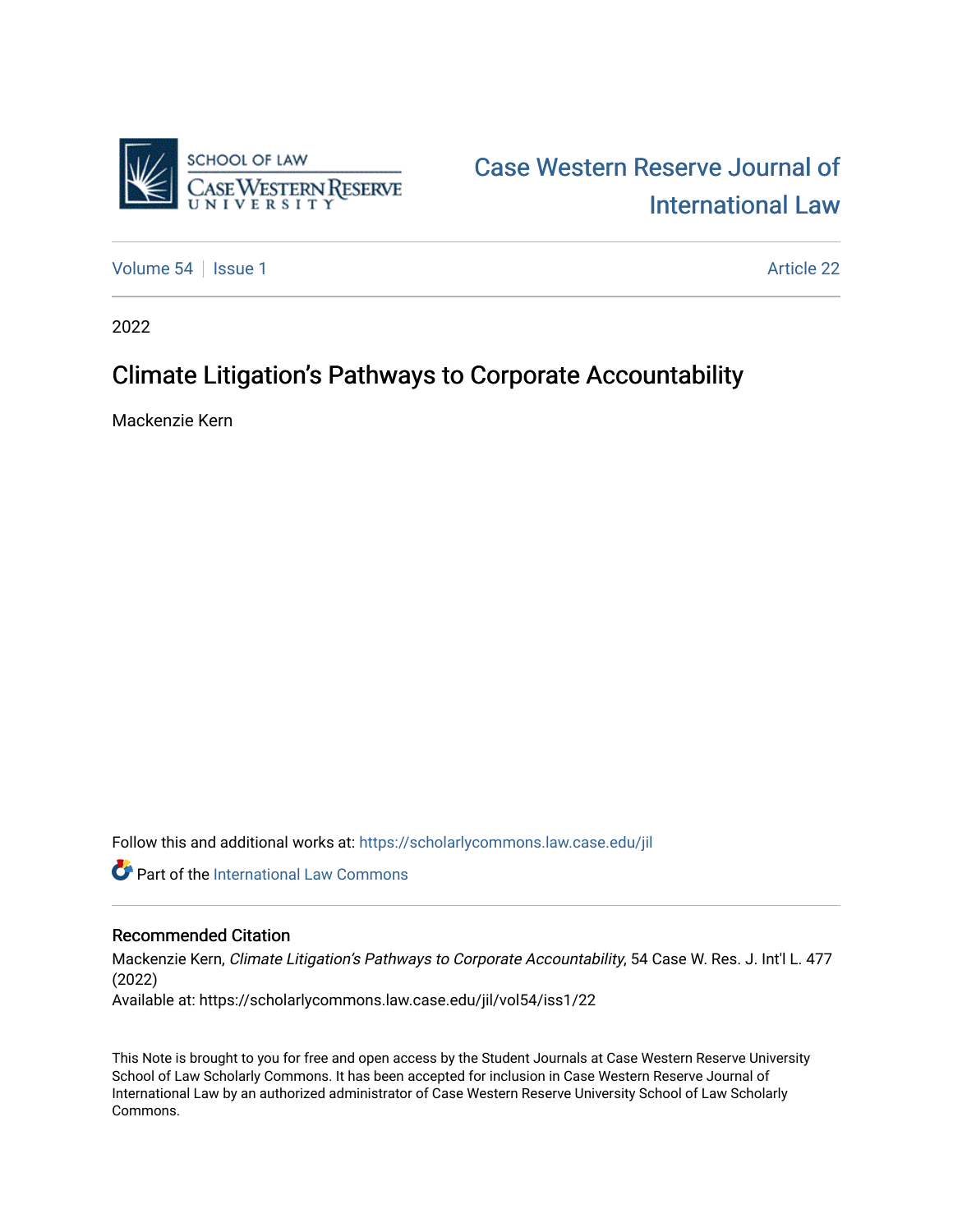# CLIMATE LITIGATION'S PATHWAYS TO CORPORATE ACCOUNTABILITY

# *Mackenzie Kern*\*

"The climate crisis has already been solved. We already have the facts and solutions. All we have to do is wake up and change." – *Greta Thunberg (2018)*

#### **ABSTRACT**

Climate change is the largest threat to humanity right now. It is no longer just an environmental problem, as it leaks into all aspects of society. If no action is taken, the combination of scarce resources, loss of biodiversity, rising sea-levels, and the escalation of natural disasters will put many communities around the world at risk. Alongside mitigation and adaptation efforts, people are beginning to turn to the courts to hold those who are contributing to this problem the most accountable. This Note will discuss a new wave of climate litigation that, with the help of attribution science, is seeing more success in holding corporations accountable for the climate damage they are causing.

### TABLE OF CONTENTS

#### I. Introduction

If not for COVID-19, climate change would likely have been the main topic of 2020: it may have been the worst year ever, in terms of

<sup>\*</sup> J.D. Candidate, Case Western Reserve University School of Law, Cleveland, Ohio, May 2022.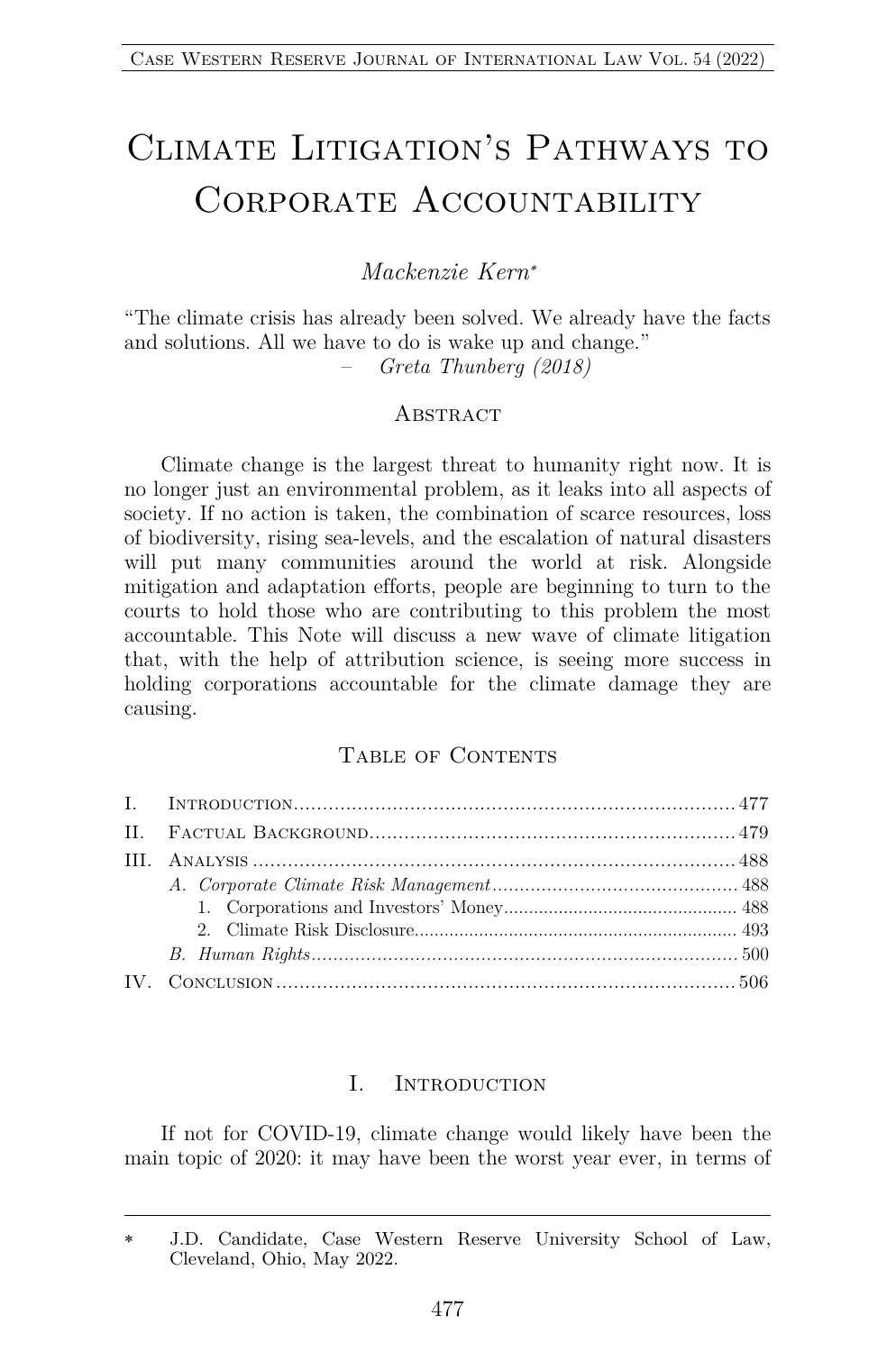climate change.<sup>1</sup> In 2020 alone, natural disasters such as cyclones, wildfires, hurricanes, floods, and droughts rocked the world<sup>2</sup> and it was the warmest year on record, surpassing 2016.3 The director of NASA's Goddard Institute for Space Studies, Gavin Schmidt, warned that "[t]his isn't the new normal . . . [t]his is a precursor of more to come."<sup>4</sup> As these climate change events cause harm to countless individuals and wreak havoc on the world, citizens and governments are beginning to seek redress in court from those deemed responsible.<sup>5</sup>

This Note addresses a new wave of climate change litigation that aims to hold corporations accountable for climate change damage. This wave of litigation is likely to succeed due to the development of attribution science and growing global support. <sup>6</sup> This Note advocates two primary avenues to accountability. First, it argues that plaintiffs, with the help of climate attribution science, can now show that climate change is foreseeable and preventable, <sup>7</sup> and, therefore, they are able to bring both shareholder lawsuits and climate risk disclosure lawsuits. Second, it argues that plaintiffs, using this attribution science, can give effect to the human rights legislation of various human rights bodies through human rights climate litigation.

Attribution climate science plays a central role in recent climate litigation because of its ability to guide the discussion of climate change responsibility.8 This cause is not without obstacles, though, as it is not

- 3. Oliver Milman, *2020 Was Hottest Year on Record by Narrow Margin, NASA Says*, THE GUARDIAN (Jan. 14, 2021, 1:15 PM), https://www.the guardian.com/environment/2021/jan/14/2020-hottest-year-on-recordnasa [https://perma.cc/NQ9V-72D8].
- 4*. Id.*
- 5. KEELY BOOM ET AL., CLIMATE JUSTICE: THE INTERNATIONAL MOMENTUM TOWARDS CLIMATE LITIGATION 2 (2016).
- 6. JOANA SETZER & REBECCA BYRNES, GLOBAL TRENDS IN CLIMATE CHANGE LITIGATION: 2020 SNAPSHOT 3, 19 (2020).
- 7. Elisa De Wit et al., *Climate Change Litigation Update*, NORTON ROSE FULBRIGHT (Feb. 2020), https://www.nortonrosefulbright.com/en-au/kn owledge/publications/7d58ae66/climate-change-litigation-update#autofo otnote1 [https://perma.cc/P5ZU-VMWR].
- 8. Michael Burger et al., *The Law and Science of Climate Change Attribution*, 45 COLUM. J. ENV'T L. 57, 62 (2020).

<sup>1.</sup> Anysuya Datta, *Here's Why 2020 Is the Worst Year so Far in Terms of Climate Change*, GEOSPATIAL WORLD (Oct. 12, 2020), https://www.geos patialworld.net/blogs/heres-why-2020-is-the-worst-year-so-far-in-termsof-climate-change/ [https://perma.cc/H2BF-W58Y].

<sup>2</sup>*. Id.*; Akshit Sangomla, *Looking Back in 2020: The World in Grip of Extreme Weather Events*, DOWNTOEARTH (Dec. 10, 2020), https://www .downtoearth.org.in/news/climate-change/looking-back-in-2020-the-worl d-in-grip-of-extreme-weather-events-74660 [https://perma.cc/KM68- S9F4].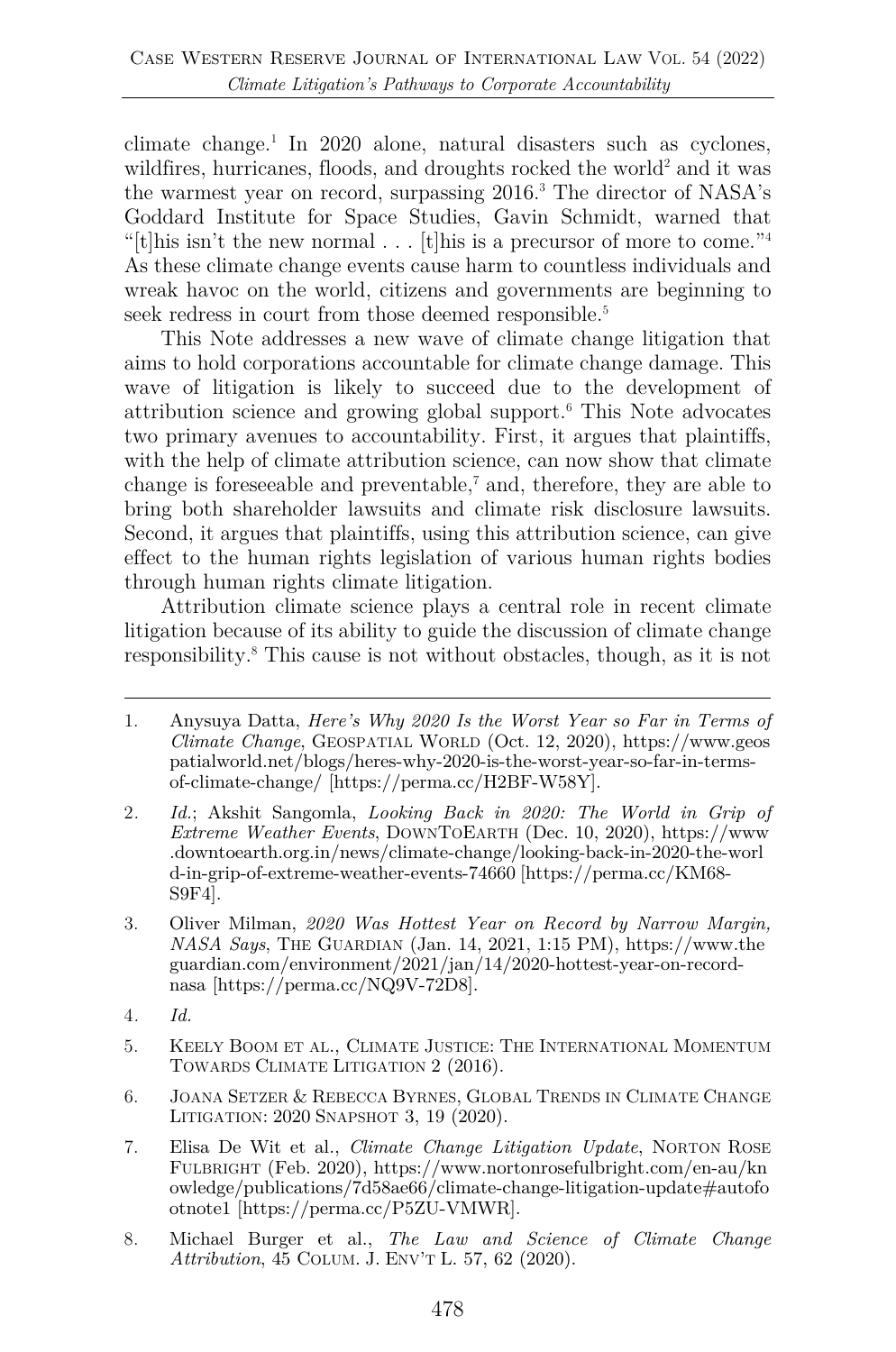always easy to identify a clear causal chain9 and courts might not be willing to take on this issue, deferring instead to legislature or executive.<sup>10</sup> This Note does not cover litigation against governments, $^{11}$ which is another growing area of climate change litigation, but rather focuses on lawsuits against corporations, which are part of a "second wave" of climate litigation that is seeing more success.<sup>12</sup> Part II examines the causes of climate change, including how attribution science can assist in the search for responsibility. This Section also provides an overview of both the first wave and the beginning of the second wave of climate litigation. Part III analyzes the diverse set of cases that are being brought in the second wave of climate litigation and the different successes or obstacles they are meeting. These cases mostly fall within two categories: corporate climate risk management and human rights.13 This Note concludes in Part IV, that, despite the obstacles that cases of the past and present have met, climate litigation can hold corporations accountable for environmental damages with the assistance of the development of attribution science and the growing precedent of climate litigation cases.

# II. Factual Background

Over the last few decades around the world, climate change from global warming14 has occurred due to the increase in emissions of greenhouse gases from human activities.15 The most common impacts include an increase in the average temperature, a proliferation of droughts, the melting of sea ice and glaciers causing sea levels to rise, the endangerment or extinction of a growing number of species, and

- 12. Geetanjali Ganguly et al., *If at First You Don't Succeed: Suing Corporations for Climate Change*, 38 OXFORD J. LEGAL STUD. 841, 867 (2018).
- 13. De Wit et al., *supra* note 7.
- 14. Global warming is defined as "the unusually rapid increase in Earth's average surface temperature over the past century." Holli Riebeek, *Global Warming*, NASA: EARTH OBSERVATORY (June 3, 2010), https://earthob servatory.nasa.gov/features/GlobalWarming [https://perma.cc/M2SY-73VF].
- 15. Muhammad Nda et al., *A Review on the Causes, Effects and Mitigation of Climate Changes on the Environmental Aspects*, 10 INT'L J. INTEGRATED ENG'G 169, 169 (2018).

<sup>9</sup>*. Id.* at 65.

<sup>10.</sup> Juliana v. United States, 947 F.3d 1159, 1173 (9th Cir. 2020).

<sup>11</sup>*. See generally* INT'L BAR ASS'N, MODEL STATUTE FOR PROCEEDINGS CHALLENGING GOVERNMENT FAILURE TO ACT ON CLIMATE CHANGE (Feb. 2020) (proposing a Model Statute with the purpose of suggesting a path forward for individuals and communities to access their courts to challenge government action or inaction on climate change).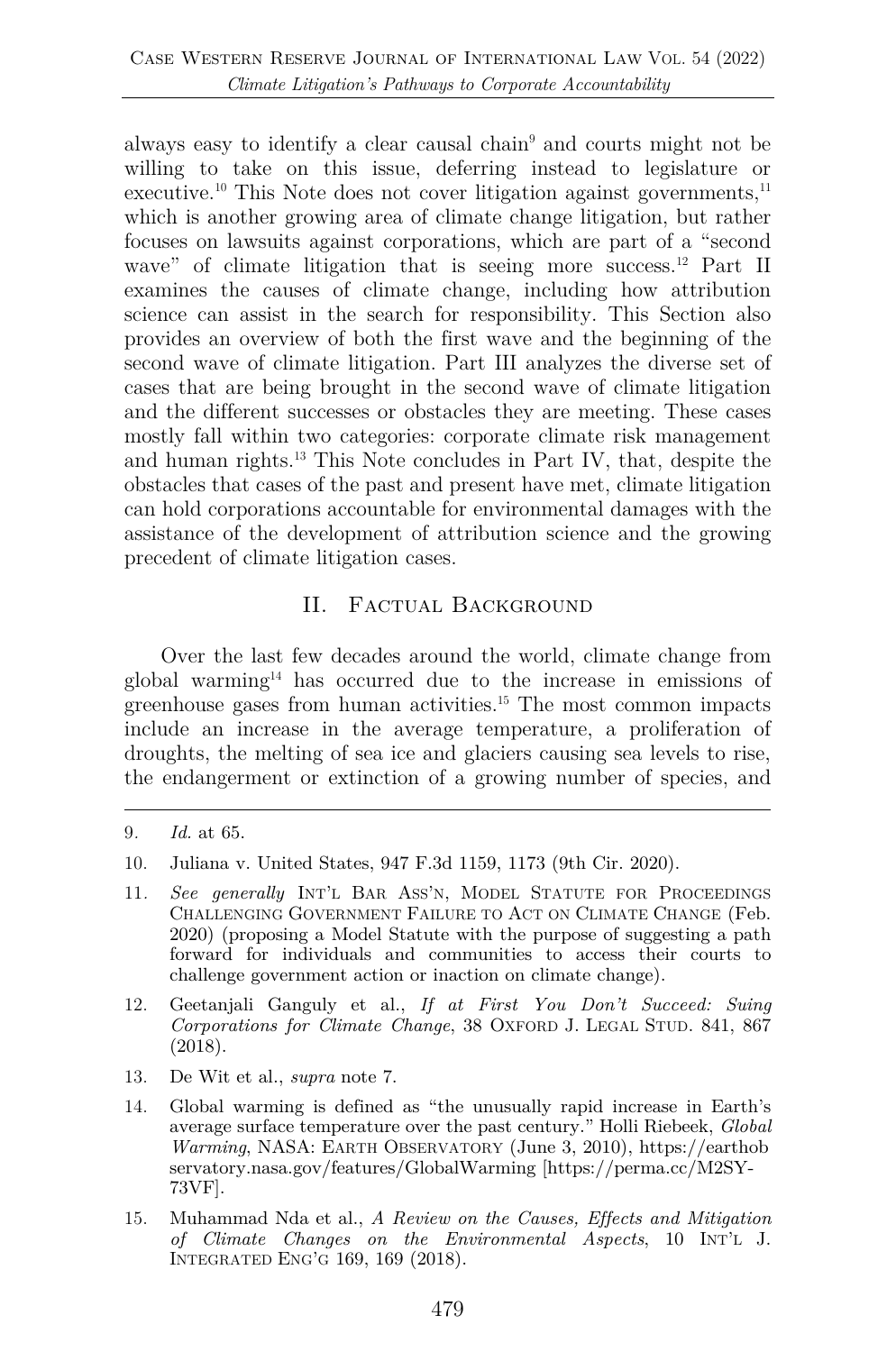more frequent and destructive weather events.<sup>16</sup> There is an overall consensus among scientists and researchers that climate change is caused by human activities.17 Several studies have shown that at least 97% of scientists agree that climate change is happening and the primary cause is human activity.18 Multiple major scientific assessments also agree.19 For example, the 2018 U.S. National Climate Assessment, with contributions from authors including 300 leading scientists and thirteen federal government agencies, concludes that "human activities, especially emissions of greenhouse gases, are the dominant cause of the observed warming since the mid-20th century."20 While there are "natural climate drivers," such as energy from the sun, aerosols from volcanic eruptions, natural ecological phenomena like methane-emitting termite mounds, or variations in snow and ice cover that change how much of the sun's energy is reflected back into space, none of these factors sufficiently explain the recent, intense rise in global  $temperatures.<sup>21</sup>$ 

The effects of human activity include pollution, deforestation, and the depletion of natural resources.<sup>22</sup> The main human-caused drivers of climate change are the greenhouse gases—the most dominant being carbon dioxide from industry and transportation emissions.<sup>23</sup> Since the

- 18*. How Do We Know that Humans Are the Major Cause of Global Warming?*, UNION OF CONCERNED SCIENTISTS (Jan. 21, 2021), https:// www.ucsusa.org/resources/are-humans-major-cause-global-warming [https://perma.cc/G79N-A6G8].
- 19*. See, e.g.*, T. Knutson et al., *Detection and Attribution of Climate Change, in* 1 U.S. GLOBAL CHANGE RESEARCH PROGRAM, CLIMATE SCIENCE SPECIAL REPORT: FOURTH NATIONAL CLIMATE ASSESSMENT 116-17 (D.J. Wuebbles et al. eds., 2017); INTERGOVERNMENTAL PANEL ON CLIMATE CHANGE, CLIMATE CHANGE 2014: SYNTHESIS REPORT 2, 4 (2014).
- 20. 2 U.S. GLOB. CHANGE RSCH. PROGRAM, IMPACTS, RISKS, AND ADAPTATION IN THE UNITED STATES: FOURTH NATIONAL CLIMATE ASSESSMENT 1453 (D.R. Reidmiller et al. eds., 2018) [hereinafter FOURTH NATIONAL CLIMATE ASSESSMENT].
- 21*. How Do We Know That Humans Are the Major Cause of Global Warming?*, *supra* note 18. Climate scientists are able to make this conclusion because when they focus only on natural climate drivers, the models cannot reproduce the past half-century's observed warming accurately. But when the "human-induced climate drivers" are included, they accurately capture the recent temperature increases in the oceans and the atmosphere.
- 22. Nda et al., *supra* note 15, at 169–70.
- 23*. Id.* at 170.

<sup>16</sup>*. Id.*

<sup>17.</sup> Human activities include the rising infrastructural development, industrialization, and urbanization. *Id.* at 169–70.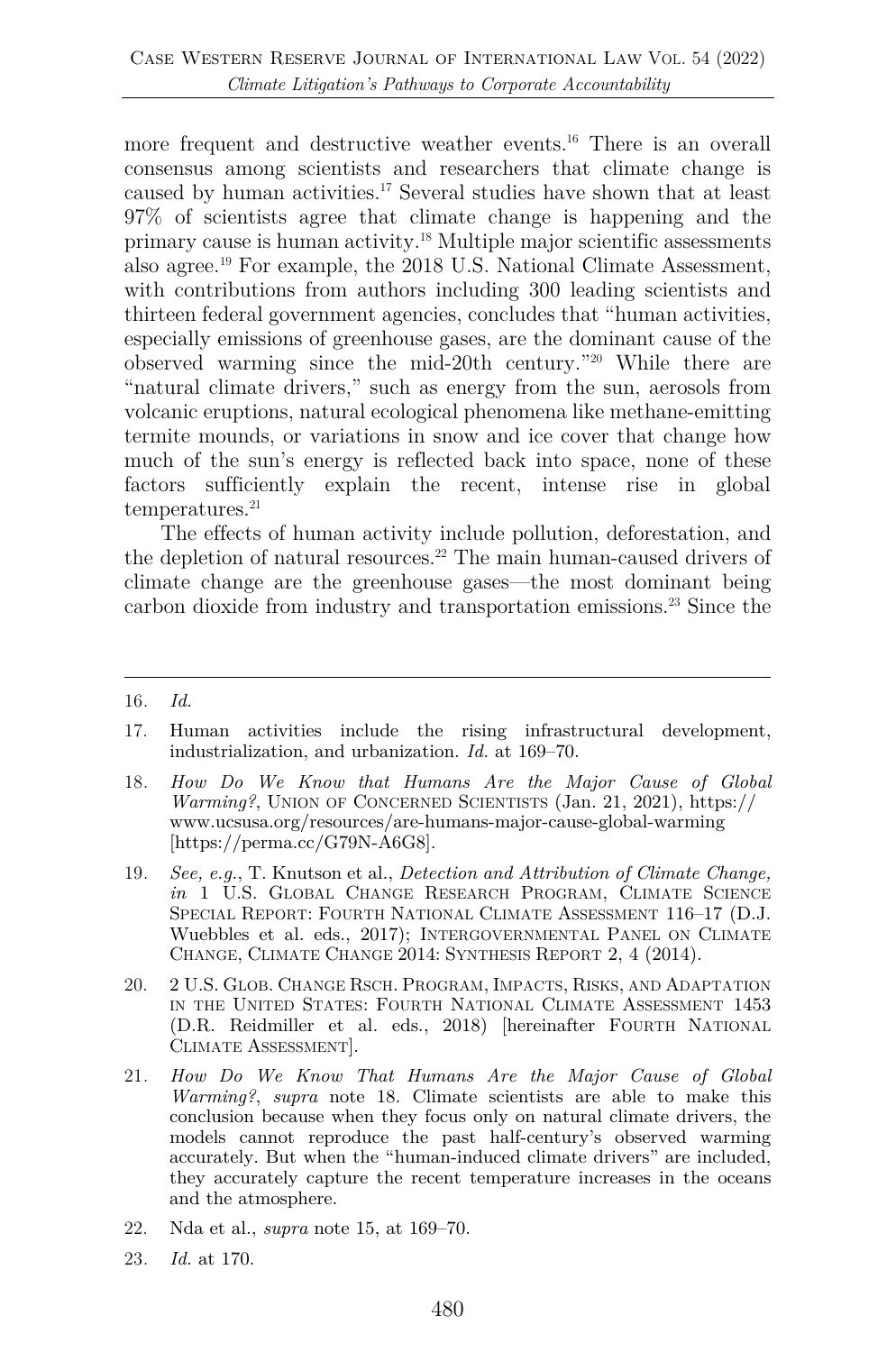Industrial Revolution, $24$  there has been a significant increase in the concentration of carbon dioxide in the Earth's atmosphere.25 Atmospheric carbon dioxide levels have increased from a pre-industrial era concentration of approximately 270 parts per million (ppm) to more than 410 ppm in 2018.<sup>26</sup> These levels exceed anything observed over the past 800,000 years.<sup>27</sup>

Additionally, there has been an increase in other greenhouse gases, such as methane and nitrous oxide. $28$  As greenhouse gas concentrations have risen, so too have global temperatures.<sup>29</sup> While there is still skepticism regarding the connection between rising temperatures and human behavior, the carbon dioxide produced as a byproduct of burning fossil fuels carries a unique signature that distinguishes it from carbon dioxide produced from other sources.30 Simply put, the carbon produced carries a specific ration of carbon isotopes, found only in the atmosphere after fossil fuels are burned, which tells scientists that "human-caused fossil fuel emissions have been the main contributor to the rise in  $CO<sub>2</sub>$  concentrations since the pre-industrial era."<sup>31</sup>

There are a variety of different entities that contribute to climate change and are causing this ever-increasingly dire situation. According to the 2017 Carbon Majors Report by the Carbon Disclosure Project

- 25. FOURTH NATIONAL CLIMATE ASSESSMENT, *supra* note 20, at 39.
- 26*. Id.* at 1453.
- 27*. Id.* Climate scientists are able to determine the level of greenhouse gases from hundreds of thousands of years ago from natural climate archives. Scientists such as coral skeletons, ice cores, cave deposits, tree rings, and ocean and lake sediment layers, all of which, as they grow or accumulate, to record the climate. Henry Gastineau, *The Industrial Revolution Kick-Started Global Warming Much Earlier than We Realised*, THE CONVERSATION (Aug. 24, 2016, 4:27 PM), https://theconversation.com/ the-industrial-revolution-kick-started-global-warming-much-earlier-thanwe-realised-64301 [https://perma.cc/7GW7-MP93].
- 28. FOURTH NATIONAL CLIMATE ASSESSMENT, *supra* note 20, at 1453.
- 29*. Id.*
- 30*. How Do We Know that Humans Are the Major Cause of Global Warming?*, *supra* note 18.
- 31*. Id.*

<sup>24.</sup> Beginning in the mid-1800s, machinery began to replace manual labor in the Industrial Revolution. This change was fueled by new sources of energy such as coal instead of wood or water power. The first example of this was the mechanization of England's textile mills and later the internal combustion engine which used oil. As new inventions spread throughout the world, society and commerce changed forever. While the world advanced, it also became dependent on these fossil fuels, which brought us to where we are today. *The Warming Effects of the Industrial Revolution*, CLIMATE POL'Y WATCHER (Aug. 30, 2021), https://www.cli mate-policy-watcher.org/global-temperatures/the-warming-effects-of-theindustrial-revolution.html [https://perma.cc/3RAP-WVFJ].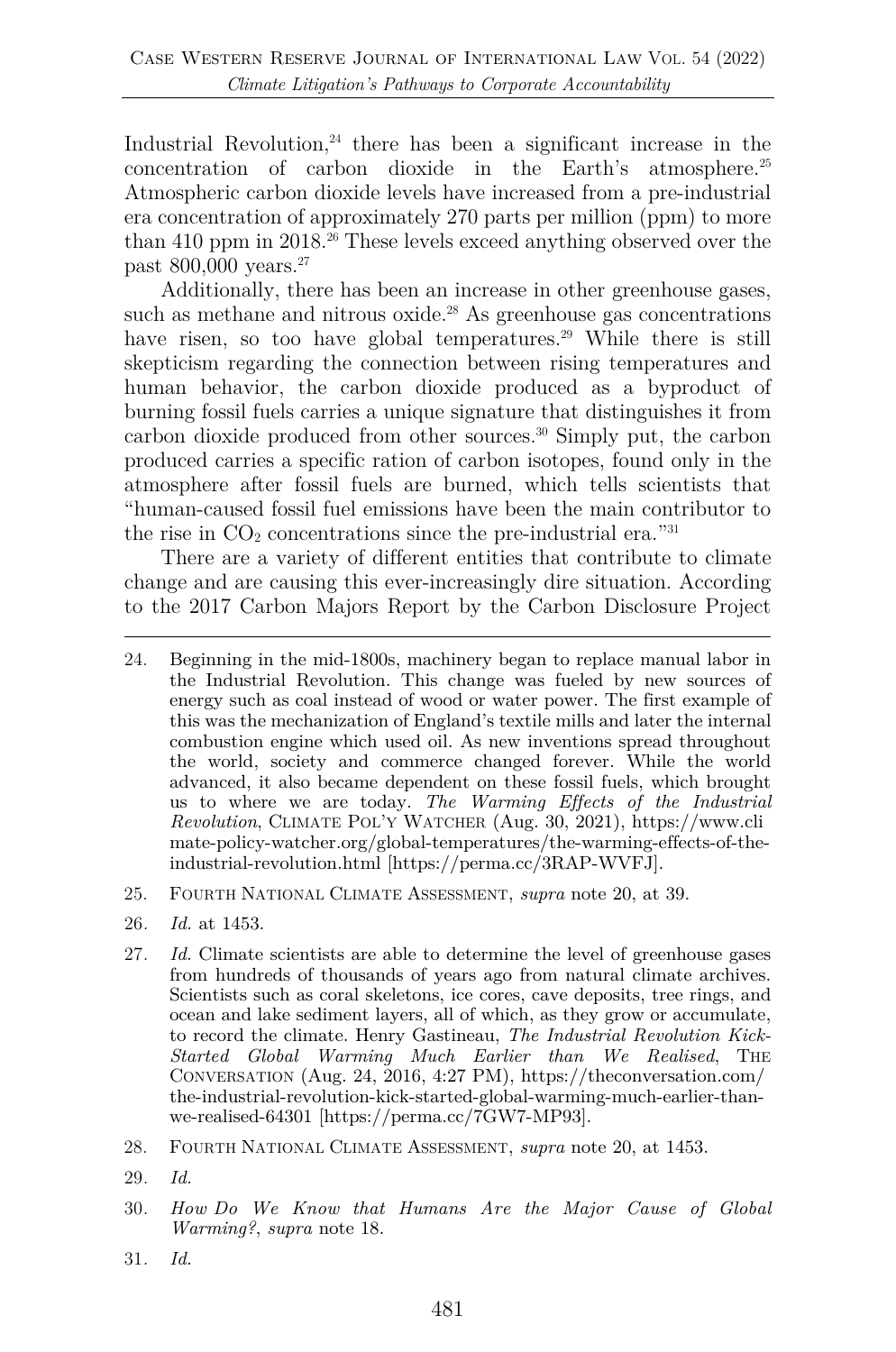("CDP") in partnership with the Climate Accountability Institute, since 1988, just 100 companies have been the source of more than 70% of the world's greenhouse gas emissions.32 According to Pedro Faria, technical director at the CDP, this report "pinpoints how a relatively small set of fossil fuel producers may hold the key to systemic change on carbon emissions."33 Underlying the problem that the world is currently facing in climate change is the tension between short-term profitability and the imperative need to reduce emissions in the long term. 34

Traditionally, determining causation has been the greatest obstacle to holding the major producers of greenhouse gas emissions accountable for the damage they are causing.<sup>35</sup> Recent developments in attribution science, however, have made it possible for researchers to connect deaths from a single extreme weather event to climate change and then connect that to so-called "Carbon Major" corporations.<sup>36</sup> These scientific advancements have allowed significant progress in accountability and have helped to answer the question of how to allocate responsibility for climate change.37

Generally speaking, climate scientists use a two-step process for detection and attribution.<sup>38</sup> The first step is to detect the change that is occurring by "demonstrating that a particular variable has changed in a statistically significant way without assigning cause" using observational data and historical records.39 The second step is to determine the climate drivers' role with respect to the detected change

39*. Id.*

<sup>32.</sup> PAUL GRIFFIN, THE CARBON MAJORS DATABASE: CDP CARBON MAJORS REPORT 2017, at 14 (2017).

<sup>33.</sup> Tess Riley, *Just 100 Companies Responsible for 71% of Global Emissions, Study Says*, THE GUARDIAN (July 10, 2017, 1:26 AM), https://www.thegu ardian.com/sustainable-business/2017/jul/10/100-fossil-fuel-companiesinvestors-responsible-71-global-emissions-cdp-study-climate-change [https://perma.cc/3X3M-6TUN].

<sup>34</sup>*. Id.*

<sup>35.</sup> Ganguly et al., *supra* note 12, at 847, 849.

<sup>36.</sup> The term "Carbon Majors" is in relation to the 100 companies that are the source of 70% of the world's greenhouse gas emissions from the 2017 Carbon Majors Report by the CDP. GRIFFIN, *supra* note 32, at 2; Brenda Ekwurzel et al., *The Rise in Global Atmospheric CO2, Surface Temperature, and Sea Level from Emissions Traced to Major Carbon Producers*, 144 CLIMATIC CHANGE 579, 579–80 (2017); *see also* Burger et al., *supra* note 8, at 62 (defining attribution science as "the branch of science which seeks to isolate the effect of human influence on the climate and related earth systems.").

<sup>37.</sup> Burger et al., supra note 8, at 62–63.

<sup>38</sup>*. Id.* at 63.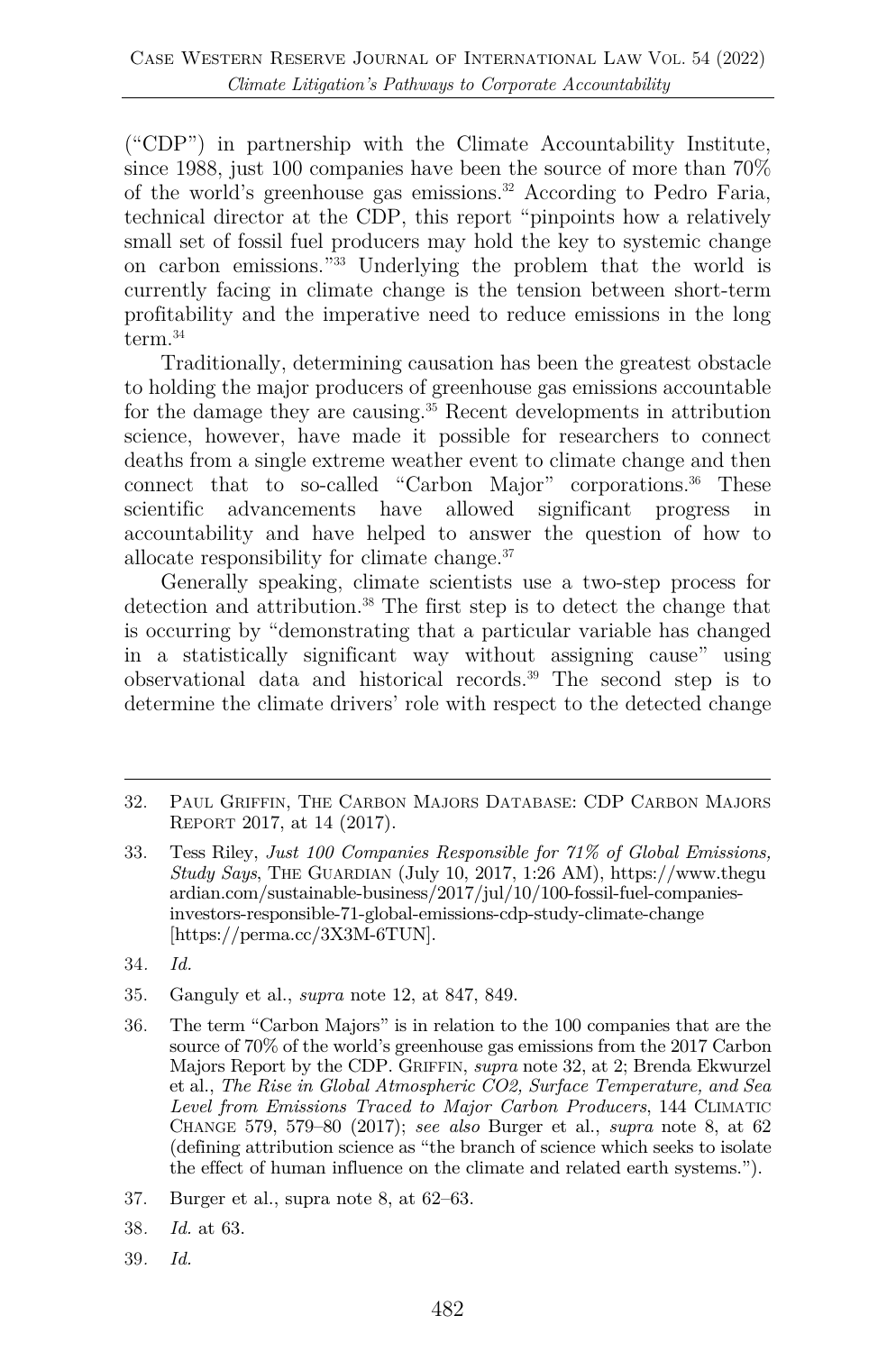by sifting through a range of possible causative factors.40 Typically, this is accomplished using physical understanding, models, or statistical analyses in order to "compare how the variable responds when certain drivers are changed or eliminated entirely."41 These areas of research in detection and attribution include climate change attribution, impact attribution, source attribution, and extreme event attribution, but these different research avenues have begun to converge in recent years.42 For example, scientists have developed global climate computer models that are capable of replicating physical processes in the atmosphere, cryosphere, land surface, and ocean.43 In 1995, the World Climate Research Programme<sup>44</sup> launched one of the most important modeling initiatives, the Coupled Model Intercomparison Project ("CMIP"), which is used to provide a standard set of model simulations in order to make comparison across models easier.45

It is important to note that there are some limitations in the attribution science research, such as uncertainty about model projections and data gaps, which might make it difficult to identify a clear causal chain.46 Also, there are challenges in "downscaling" from a global focus to a regional or local focus.<sup> $47$ </sup> For example, finding climate change indications in tropical storms is tough because tropical storms are relatively infrequent events and need the right mix of ingredients for the storm to form.<sup>48</sup> But with rising temperatures overall, oceans are warming, which means that when hurricanes do form, they can be stronger, which can be attributed to climate change.<sup>49</sup> This can also be seen with wildfires, floods, and droughts.<sup>50</sup>

- 45*. WCRP Coupled Model Intercomparison Project (CMIP)*, WORLD CLIMATE RSCH. PROGRAMME, https://www.wcrp-climate.org/wgcm-cmip [https:// perma.cc/637V-BZLJ].
- 46. Burger et al., *supra* note 8, at 65.
- 47*. Id.* at 79.
- 48. Umair Irfan,*Why We're More Confident than Ever that Climate Change Is Driving Disasters*, VOX (Sept. 30, 2020, 8:30 AM), https://www.vox.com /21452781/zogg-fire-glass-wildfire-california-climate-change-hurricanesattribution-2020-debate [https://perma.cc/56YK-G4WX].
- 49*. Id.*
- 50*. Id.*; Roz Pidcock et al., *Mapped: How Climate Change Affects Extreme Weather Around the World*, CARBON BRIEF (Apr. 15, 2020, 4:30 PM), https://www.carbonbrief.org/mapped-how-climate-change-affects-extremeweather-around-the-world [https://perma.cc/3YGJ-Q9J4].

<sup>40</sup>*. Id.*

<sup>41</sup>*. Id.*

<sup>42</sup>*. Id.* at 67–68.

<sup>43</sup>*. Id.* at 78.

<sup>44</sup>*. Id.* at 79.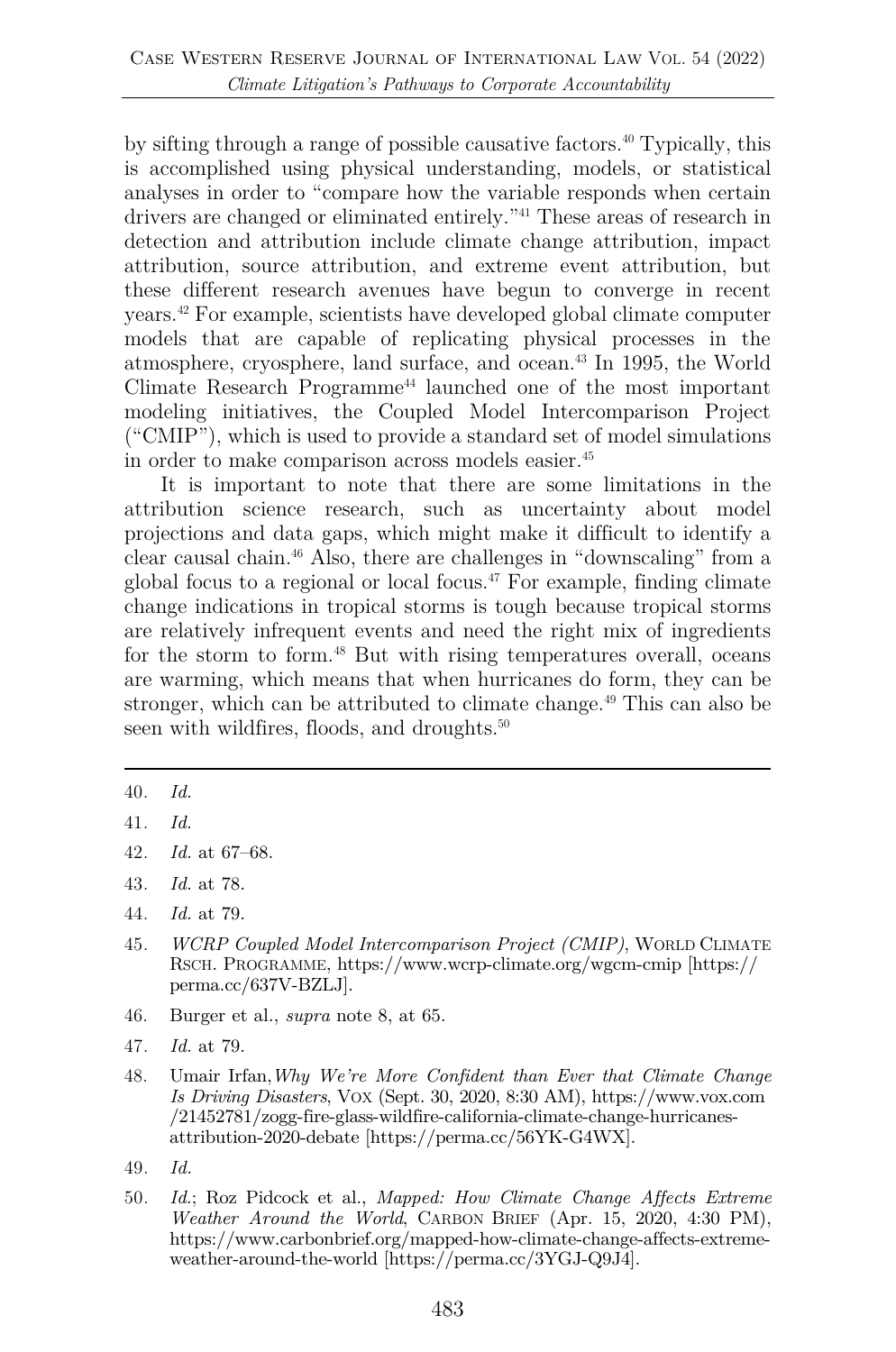Regardless, scientists are still able to discover ways to find strong evidence that human activity is contributing to changes in essential climate variables, including sea level rise and loss of sea ice.<sup>51</sup> Through source attribution efforts, scientists are able to identify and attribute climate change to specific sources ranging from a particular actor, sector, or activity.<sup>52</sup> As of now, most of the existing research focuses on "quantifying emissions from sources and determining the proportional contribution to increases in atmospheric greenhouse gases."53 But as methods improve, there is hope that scientists will be able to accurately attribute climate change damage to specific actors.54

Continuing off of the research of the previously mentioned Carbon Majors report,<sup>55</sup> the Union of Concerned Scientists<sup>56</sup> have been using climate models to apply the data on the emissions of the Carbon Majors to assess the impacts of the emission contributions on the sea level rise and the global temperature change.<sup>57</sup> They have found that the emissions traced to the ninety main carbon producers "contributed ~57% of the observed rise in atmospheric CO2, ~42–50% of the rise in global mean surface temperature (GMST), and ∼26–32% of global sea level (GSL) rise over the historical period and ∼43% (atmospheric CO2),  $\sim$ 29–35% (GMST), and  $\sim$ 11–14% (GSL) since 1980."<sup>58</sup> These kinds of reports and research have led to the ability to bring different law and policy applications as discussed further in this Note.

- 52. Burger et al., *supra* note 8, at 128. Interestingly, there is a split in the philosophy of source attribution in answering who is responsible for emissions because it can be split in two different ways: assigning responsibility to national governments or to private actors. The former has predominantly been followed by international climate negotiations. Examples of this policy can be seen in the United Nations Framework Convention on Climate Change and the Paris Agreement. *See* United Nations Framework Convention on Climate Change, May 9, 1992, S. TREATY DOC. No. 102-38, 1771 U.N.T.S. 107; Paris Agreement on the United Nations Framework Convention on Climate Change, Dec. 12, 2015, T.I.A.S. No. 16-1104 [hereinafter Paris Agreement].
- 53. Burger et al., *supra* note 8, at 129.
- 54. Ganguly et al., *supra* note 12, at 854–55.
- 55. GRIFFIN, *supra* note 32.
- 56. UNION OF CONCERNED SCIENTISTS, https://www.ucsusa.org/ [https:// perma.cc/54Q3-B68A].
- 57. Ekwurzel et al., *supra* note 36, at 579.
- 58*. Id.* The authors note that there is uncertainty regarding the allocation of responsibility among nations for emissions and the policy relevance of different time periods of historical carbon emissions. Many researchers consider cumulative emissions since 1880, even though GMST data are plentiful and biases in the early records are understood and it is possible to rectify them.

<sup>51.</sup> INTERGOVERNMENTAL PANEL ON CLIMATE CHANGE, *supra* note 19, at 5.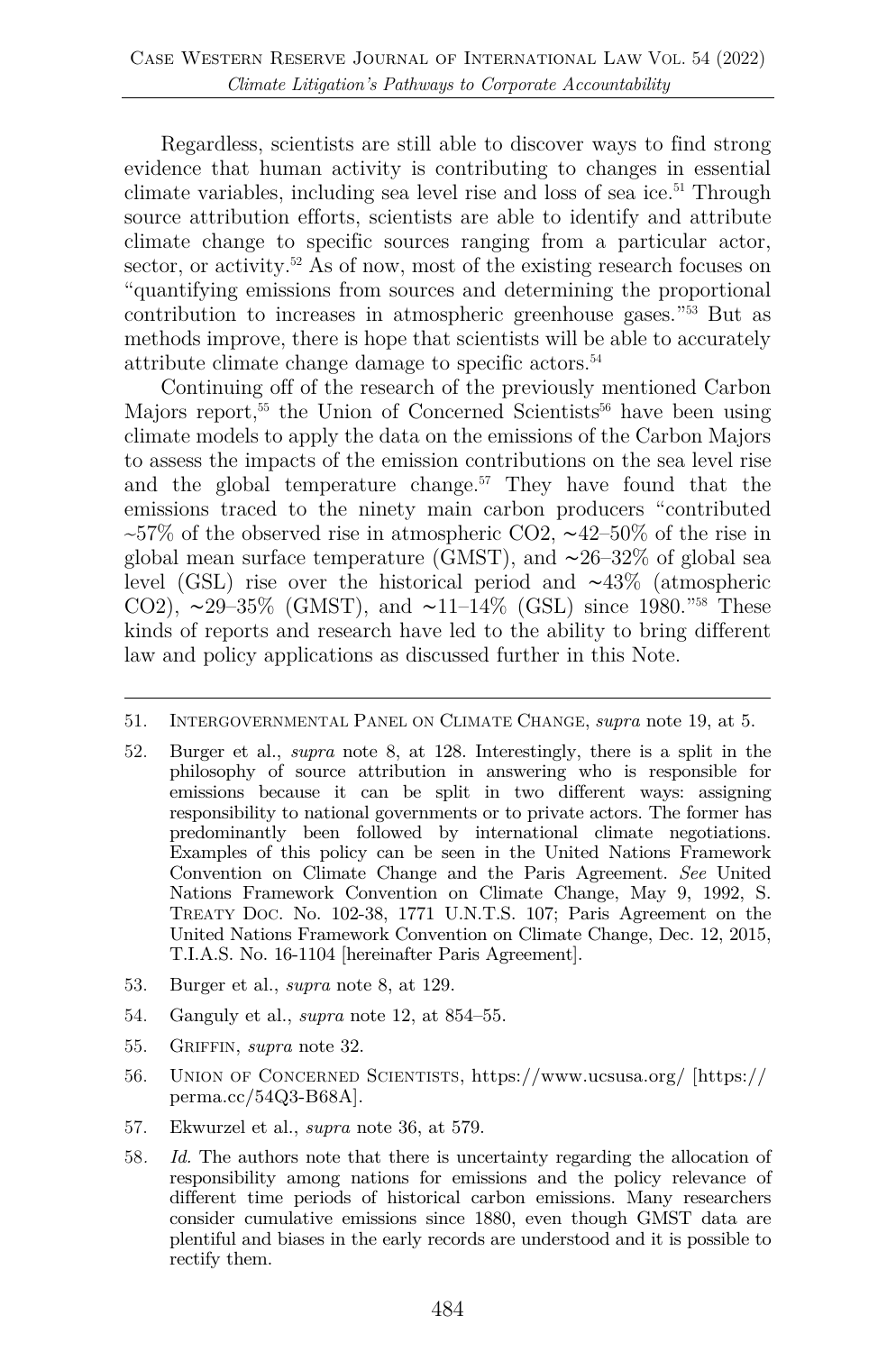There have been a growing number of lawsuits where climate change and its effects play a large role in the claims brought by plaintiffs. <sup>59</sup> These have become widely known under the broad label of climate litigation.60 In the face of roadblocks and lagging international cooperation, there has been significant interest in turning to courts to hold governments or corporate entities liable for causing or failing to mitigate climate change. $61$ 

So far, the plaintiffs in many of these cases have not prevailed.<sup>62</sup> However, in the landmark 2015 decision *Urgenda Foundation v. Government of the Netherlands (Ministry of Infrastructure and the Environment)*, <sup>63</sup> the plaintiff succeeded in holding the Dutch government accountable in a Dutch court for not having sufficiently ambitious climate policies to fulfill its duty of care to the Dutch society.<sup>64</sup> The court considered multiple scientific reports that were submitted by the parties to quantify the Netherlands' greenhouse gas emissions, the impact of the emissions, and the failure of the Netherlands to enforce the required emissions reductions to meet the Netherlands' commitments.<sup>65</sup> Building on the precedent set by *Urgenda*, <sup>66</sup> the court in *Leghari v. Federation of Pakistan* (2015) determined that the Pakistani government's delay in implementing its climate policy was a breach of the country's human rights obligations. $67$ 

It has not been all wins though. The next year in the United States, plaintiffs in *Juliana v. United States*  $(2016)^{68}$  were ultimately

<sup>59.</sup> Ganguly et al., *supra* note 12, at 843.

<sup>60</sup>*. Id.*

<sup>61.</sup> Josephine Van Zeben, *Establishing a Governmental Duty of Care for Climate Change Mitigation: Will* Urgenda *Turn the Tide?*, 4 TRANSNAT'L ENV'T L. 339, 339 (2015).

<sup>62</sup>*. Id.*

<sup>63.</sup> Rb.'s-Gravenhage 24 juni 2015, AB 2015, 336 m.nt. Ch.W. Backes (Stichting Urgenda/Staat der Nederlanden) [hereinafter *Urgenda*].

<sup>64</sup>*. Id.*

<sup>65.</sup> De Wit et al., *supra* note 7. The existing Dutch commitments were based on its European Union obligations, which are based on international commitments under the systems that were established by the United Nations Framework Convention on Climate Change. These commitments were to reduce greenhouse gas emissions at least 17 to 20 percent. Instead, the court ordered the Dutch government to create policies that will reduce emissions by at least 25 percent. *See* Van Zeben, *supra* note 61, at 344.

<sup>66</sup>*. Urgenda*, *supra* note 63.

<sup>67.</sup> Ashgar Leghari v. Federation of Pakistan, (2015) 25501 PLD 1 (Pak).

<sup>68.</sup> Juliana v. United States, 217 F. Supp. 3d 1224 (D. Or. 2016), *rev'd*, 947 F.3d 1159 (9th Cir. 2020).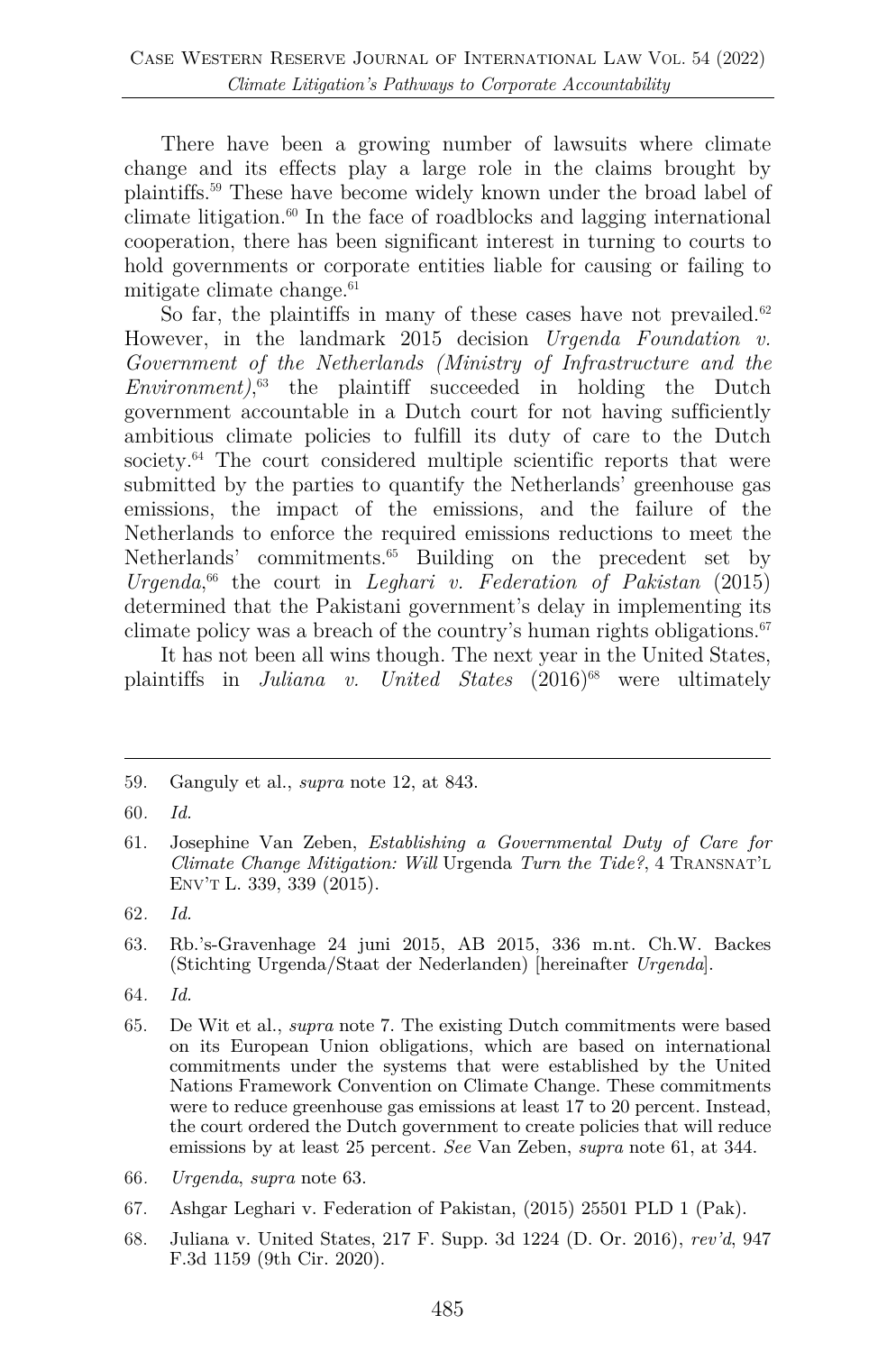unsuccessful. <sup>69</sup> In that case, twenty-one young people filed a lawsuit seeking to force the U.S. government to reduce greenhouse gas emissions.70 The action was founded on the plaintiffs' explicit and implicit constitutional rights and the public trust doctrine.<sup>71</sup> In January 2020, the Ninth Circuit Court of Appeals dismissed the case citing the political question doctrine<sup>72</sup> and lack of standing,<sup>73</sup> and held that the court had insufficient power to order the U.S. government to prepare and implement an enforceable national remedial plan to reduce fossil fuel emissions.<sup>74</sup> The court reasoned that this was an issue that should be addressed by the executive or legislative branch.75 In dicta, the Court acknowledged that fossil fuel combustion will wreak havoc on the earth's climate if unchecked.<sup>76</sup> The contrast of these decisions reminds us that success in claims against the government is jurisdictionally specific and depends on the willingness of the judiciary to bind the executive and legislative arms of the government to commit to climate change.<sup>77</sup>

Faced with varied success with claims brought against state actors, climate change plaintiffs have moved into a "second wave" of climate

- 70*. Id.*
- 71*. Id.*
- 72. The Court here defines the "political question doctrine" as when courts must refrain from answering questions that are reserved for the political branches. This deference is governed by a multifactor test that counsels judicial deference when there is "(1) a textually demonstrable constitutional commitment of the issue to a coordinate political department; or (2) a lack of judicially discoverable and manageable standards for resolving it; or (3) the impossibility of deciding without an initial policy determination of a kind clearly for nonjudicial discretion; or (4) the impossibility of a court's undertaking independent resolution without expressing lack of the respect due coordinate branches of government; or (5) an unusual need for unquestioning adherence to a political decision already made; or (6) the potentiality of embarrassment from multifarious pronouncements by various departments on one question." Juliana v. United States, 947 F.3d 1159, 1175 (9th Cir. 2020). *See* Baker v. Carr, 369 U.S. 186, 217 (1962).
- 73. The Court here defined "standing" under Article III of the Constitution. It outlined three requirements a plaintiff must have to pursue their constitutional claims: (1) a concrete and particular injury that (2) is caused by the challenged conduct and (3) is likely redressable by a favorable judicial decision. *Juliana*, 947 F.3d at 1168–69. *See* Lujan v. Defs. of Wildlife, 504 U.S. 555, 560 (1992).
- 74*. Juliana*, 947 F.3d at 1168–69.
- 75*. Id.*
- 76*. Id.* at 1175.
- 77. De Wit et al., *supra* note 7.

<sup>69</sup>*. Id.* at 1165.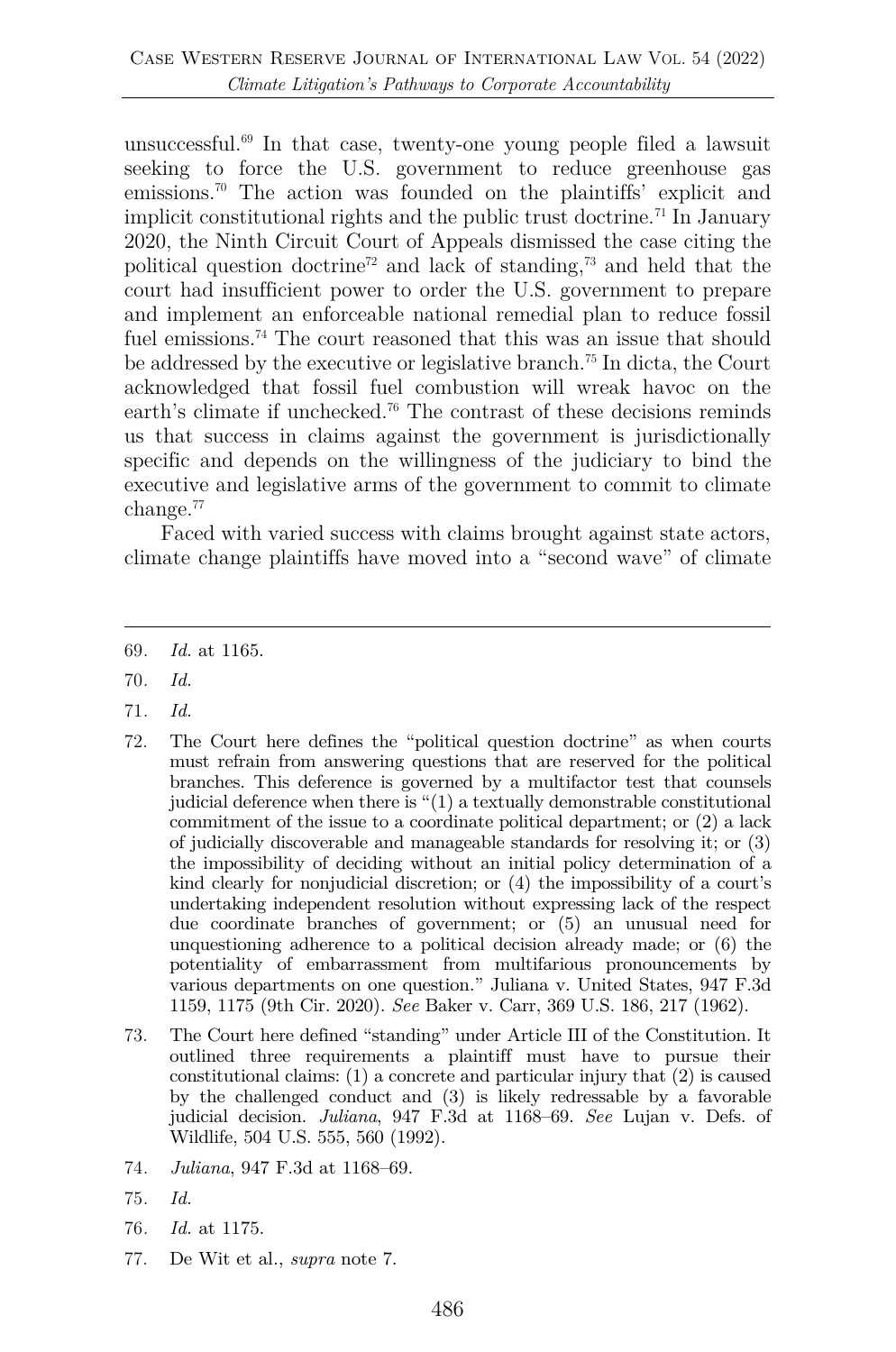change litigation, which targets private entities.78 This follows the "first wave" of climate change litigation from 2005 to 2015 that largely consisted of unsuccessful public nuisance and tort claims which mostly failed on causation grounds.79 According to many non-governmental organizations and climate activists, corporations in energy, transport, agriculture, and other manufacturing sectors all bear a collective, legal responsibility for climate change due to their carbon-emitting activities.80 For that reason, many upcoming efforts target corporations as defendants.81 According to a report published by the Climate Justice Programme, a group of the world's largest producers of oil, coal, and gas called the "Carbon Majors" are responsible for two thirds of the human-made carbon emissions and "these corporations have made outrageous profits while outsourcing the true cost of their product upon the poor who are paying with their homes, ability to grow food and with their lives."<sup>82</sup>

The number of claims that are seeking to influence corporate behavior in relation to climate change is increasing.<sup>83</sup> Most claims focus on fossil fuel corporations and the associated entities.<sup>84</sup> Not only are external plaintiffs and regulatory bodies from outside corporations bringing lawsuits, but also shareholders and individuals from inside of corporations are now willing to bring proceedings where corporations have allegedly failed to take meaningful climate change action or might have misrepresented their actions.<sup>85</sup> These corporations are viewed as pivotal actors in the global effort to transition to low-carbon economies, and because of their large contribution to the generation of greenhouse gases, corporations play a vital role in achieving climate change mitigation.<sup>86</sup> Moreover, because corporations might want to avoid the spotlight that comes with lawsuits, private climate litigation targeted at the "Carbon Majors" may be more effective than public litigation against governments.87

- 80. Ganguly et al., *supra* note 12, at 845–45.
- 81*. Id.*
- 82. BOOM ET AL., *supra* note 5, at 2.
- 83. De Wit et al., *supra* note 7.
- 84*. Id.*
- 85. Elisa De Wit, *Climate Change Litigation Update*, NORTON ROSE FULBRIGHT (Dec. 2020), https://www.nortonrosefulbright.com/en/knowl edge/publications/0c9b154a/climate-change-litigation-update [https://pe rma.cc/6Q86-VNYH].
- 86. Ganguly et al., *supra* note 12, at 841, 845.
- 87*. Id.* at 845.

<sup>78</sup>*. Id.*

<sup>79</sup>*. Id.*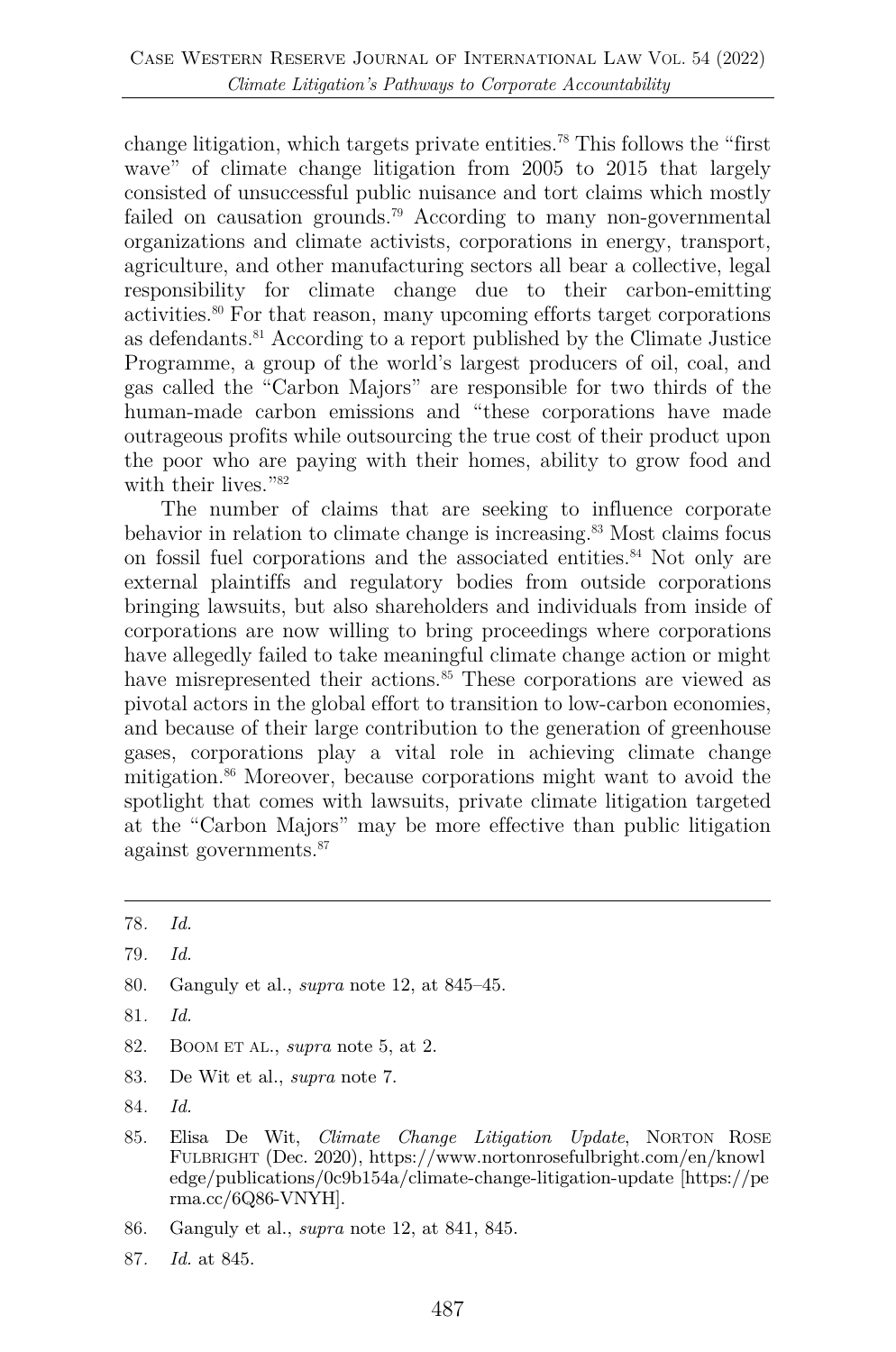Due to the appropriateness and effectiveness of private climate litigation found in this "second wave," this Note focuses on this burgeoning litigation, the ways future litigators may find success in this field, and the different avenues that may be taken to find this success.

### III. Analysis

This Section will analyze two new avenues that plaintiffs are taking to hold corporations accountable for climate change. The first avenue, corporate climate risk management, stems from investors' and consumers' demand for full disclosure on climate related risks and allowing investors to ensure the corporation is making the best choices with their investments. The second avenue focuses on human rights following the *Urgenda* case.88

*A. Corporate Climate Risk Management*

1. Corporations and Investors' Money

As the world moves toward a lower-carbon economy, many companies encounter the issue of carbon-based projects that face the potential of losing money. In 2015, the Carbon Tracker study<sup>89</sup> found that fossil fuel companies risk wasting more than \$2 trillion over the next decade by pursuing coal, oil, and gas projects that would be worthless in the face of international action on climate.<sup>90</sup> This would pose a substantial threat to investor returns.91 In 2018 alone, oil and gas companies invested \$50 billion in projects that are incompatible with the Paris Agreement<sup>92</sup> and its goals.<sup>93</sup> Legally, when making

- 91. Riley, *supra* note 33.
- 92. Paris Agreement, *supra* note 52.
- 93. Dana Drugmand, *As Big Oil Digs for More Despite Climate Risks, Investor Lawsuits May Grow*, THE CLIMATE DOCKET (Sept. 12, 2019), https://www

<sup>88.</sup> Rb.'s-Gravenhage 24 juni 2015, AB 2015, 336 m.nt. Ch.W. Backes (Stichting Urgenda/Staat der Nederlanden).

<sup>89</sup>*. The \$2 Trillion Stranded Assets Danger Zone: How Fossil Fuel Firms Risk Destroying Investor Returns*, CARBON TRACKER (Nov. 24, 2015), https://carbontracker.org/reports/stranded-assets-danger-zone/ [https://perma.cc/Q98A-22UD].

<sup>90.</sup> In particular, the United States would be at the most risk, with \$412 billion of potential stranded projects, followed by Canada at \$220 billion, China at \$179 billion, and Australia at \$103 billion. As for corporations, Shell, Pemex, and ExxonMobil have the greatest risk exposure with over \$70 billion each. Damian Carrington, *Fossil Fuel Companies Risk Wasting \$2tn of Investors' Money, Study Says*, THE GUARDIAN (Nov. 24, 2015, 7:01 PM), https://www.theguardian.com/environment/2015/nov/25/fossil-fu el-companies-risk-wasting-2tn-paris-climate-deal [https://perma.cc/95HR-K39E].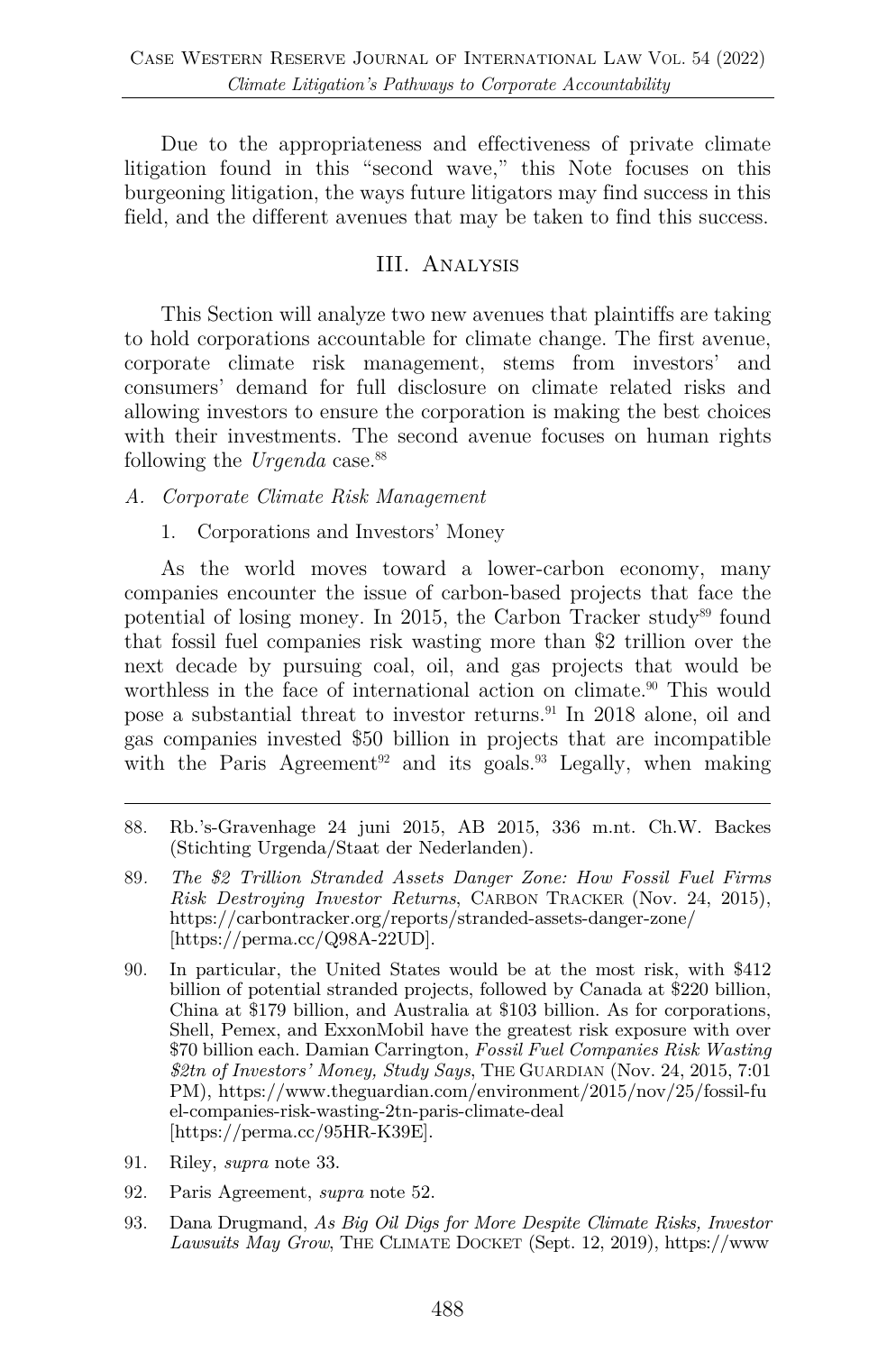investment decisions, company directors are obligated to consider climate-related financial risks, including stranded asset risk.94 Stranded assets are certain assets, such as equipment or input to production, which had or created value but do not anymore because of some kind of external change.95 There are two different avenues plaintiffs might take regarding corporations' business decisions. The first is through corporate climate risk management.<sup>96</sup>

Corporations will need to make company-changing decisions regarding their carbon-based projects because the international regulatory regime will end up making investments in carbon-based projects high risk because of carbon taxes, quotas, and competition with subsidized green technologies.<sup>97</sup> Also, due to climate attribution science, plaintiffs can now show that climate change is not only preventable, but also that the associated extreme weather events are reasonably foreseeable.98 This is crucial evidence in arguing that corporations are failing to act in their shareholders' best interests.99

There have been proposals to introduce a corporate duty of environmental care that would resemble "the norm of malfeasance and the common law tort of negligence (the duty to avoid harm to others), and would render corporate disclosure and reporting requirements mandatory."100 This would require a shift to focusing the modern corporation on a "broader stakeholder-oriented model" where corporations are required to act in the public interest and in a socially and environmentally responsible way. $^{101}$  The corporation therefore is internalizing the climate change risk as a corporate risk that has to be adequately managed.102 Corporations would then have to include

- 96. Ganguly et al., *supra* note 12, at 858.
- 97. Jeremy Freeman, *Efficacy of Carbon Taxes and Recommendations for Cutting Carbon Emissions*, 15 HOUS. BUS. & TAX 268, 289 (2015).
- 98. De Wit et al., *supra* note 7.

- 100. Ganguly et al., *supra* note 12, at 860; *see also* Beate Sjafell & Benjamin J. Richardson, *The Future of Company Law and Sustainability*, *in* COMPANY LAW AND SUSTAINABILITY: LEGAL BARRIERS AND OPPORTUNITIES, 312, 312 (Beate Sjafell & Benjamin J. Richardson eds., 2015).
- 101. Ganguly et al., *supra* note 12, at 860
- 102*. Id.*

<sup>.</sup>climatedocket.com/2019/09/12/investor-lawsuits-climate-risks-exxon/ [https://perma.cc/4AMF-RTLX].

<sup>94</sup>*. Id.*

<sup>95.</sup> Today this term is mostly used to describe oil and gas resources that are still in the ground but still appear as assets for a company. Joel Makower, *The Growing Concern Over Stranded Assets*, GREENBIZ (Sept. 10, 2019), https://www.greenbiz.com/article/growing-concern-over-stranded-assets [https://perma.cc/25UP-JQSV].

<sup>99</sup>*. Id.*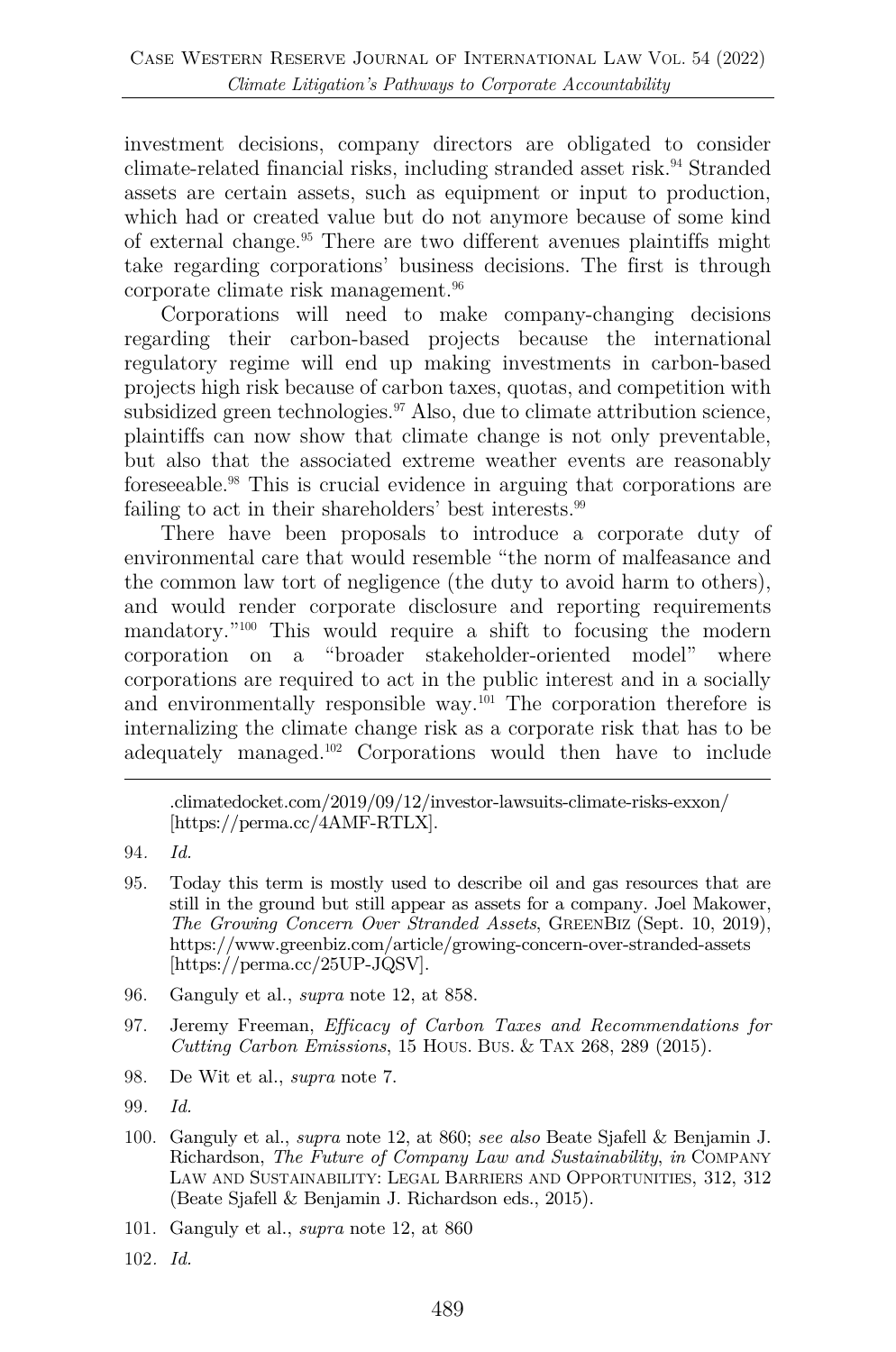climate change as an agenda point that "needs to be addressed through policies ranging from investment in technological innovation to the development of disclosure strategies, contingency planning and insurance."103

This process is exemplified in *Milieudefensie v. Royal Dutch Shell plc.*, <sup>104</sup> in which the environmental group Milieudefensie/Friends of the Earth Netherlands alleged Shell's climate change contributions violated (1) its duty of care under Dutch law and (2) its human rights obligations.105 The duty of care, in this case, is being extended to the Dutch citizens, but the plaintiffs seek to extend the principles of *Urgenda* to private companies as well.<sup>106</sup>

Another case of corporate climate risk management is *ClientEarth v. Polska Grupa Energetyczna*, <sup>107</sup> heard by the Polish District Court of Lodz, in which the Polska's board's investment decision to invest in the construction of a coal-fired power plant was successfully challenged.108 ClientEarth argued that "the investment plan was flawed and that shareholders of the company would be subject to untolerable [sic] investment risks."109 The plant faced the risks of the plummeting cost of renewables and the rising carbon prices.110 From late 2016 to 2019, when this case arose, the price of carbon in the European Union soared from below  $\epsilon$ 6 to nearly  $\epsilon$ 30/t.<sup>111</sup> This is the first time a Polish Court has required a coal plant to participate in negotiations such as these to reduce climate emissions.<sup>112</sup>

- 107. *ClientEarth v. Polska Grupa Energetyczna*, SABIN CTR. FOR CLIMATE CHANGE L. (2021), http://climatecasechart.com/climate-change-litigation /non-us-case/clientearth-v-polska-grupa-energetyczna/ [https://perma.cc/ G3ME-Z8GG] (case pending in the Regional Court in Łódź).
- 108. Ruven Fleming, *Poland: The New Battleground for Climate Litigation*, ENERGY & CLIMATE L. BLOG (Oct. 7, 2019), http://energyandclimatelaw. blogspot.com/2019/10/poland-new-battleground-for-climate.html [https://perma.cc/XG53-3YN2].

- 110. Stephanie Roker, *Ostroleka C Future Hangs in the Balance Following Court Ruling*, WORLD COAL (Aug. 2, 2019, 10:22 AM), https://www.worl dcoal.com/power/02082019/ostroka-c-future-hangs-in-the-balancefollowing-court-ruling/ [https://perma.cc/EJ7W-DJZX].
- 111. *Id.*
- 112. SABIN CTR. FOR CLIMATE CHANGE L., *supra* note 107.

<sup>103.</sup> *Id.* at 861.

<sup>104.</sup> Rechtbank Den Haag, 26 mei 2021 (Milieudefensie/Royal Dutch Shell plc.) (Neth.).

<sup>105.</sup> *Id.*

<sup>106.</sup> De Wit et al., *supra* note 7; De Wit, *supra* note 85. See *infra*, note 261, for a greater discussion of the *Milieudefensie* ruling, which was handed down shortly after this Note was initially drafted.

<sup>109.</sup> *Id.*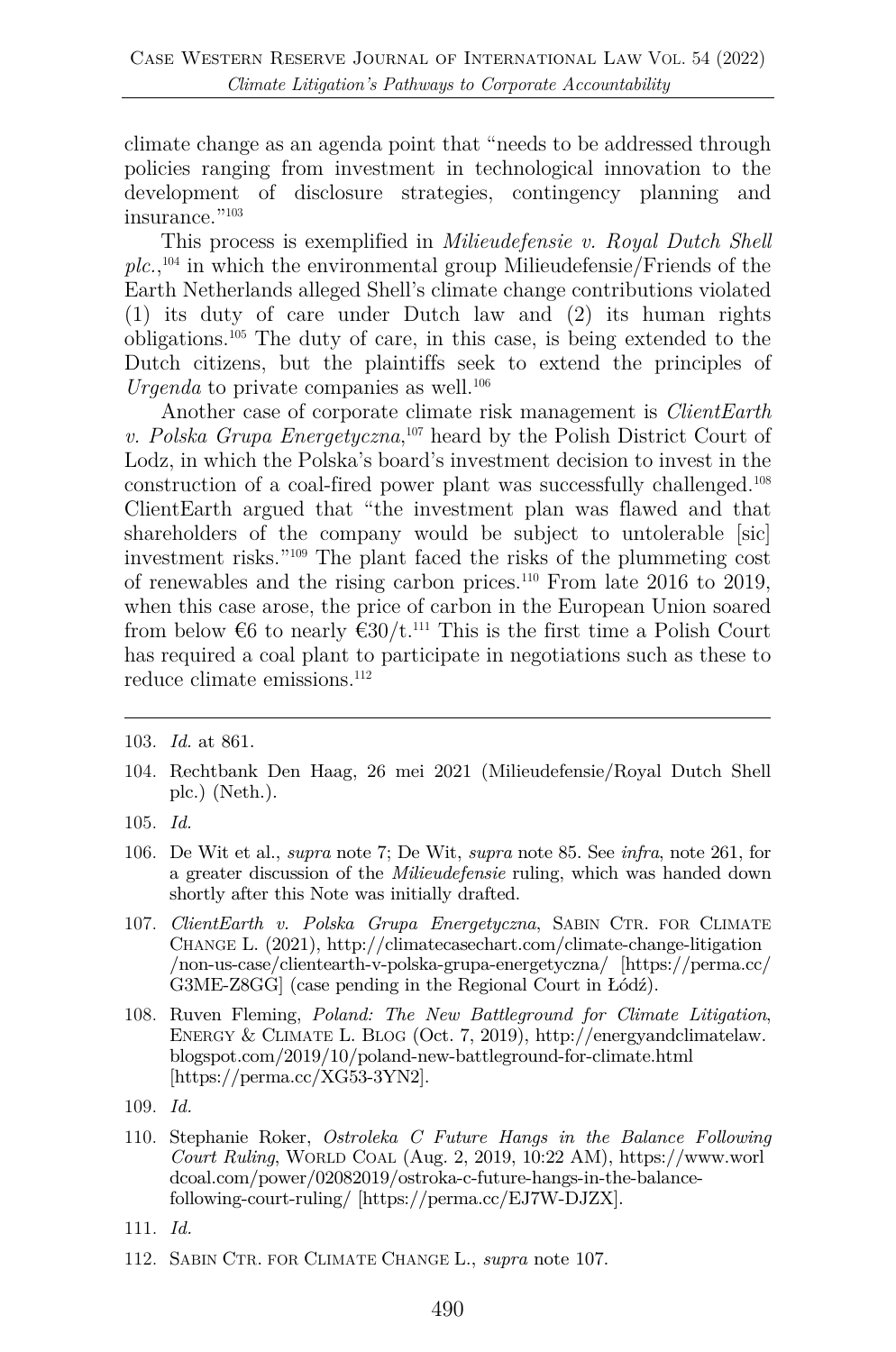Another, more recent case is *Smith v. Fonterra Co-Operative Group Limited*<sup>113</sup> in which a New Zealand court rejected two claims but not the third claim brought against major greenhouse gas emitters on March 6, 2020.<sup>114</sup> The two claims that failed were the plaintiff's public nuisance and negligence claims.115 However, the court did not strike down the cause of action that alleged the defendants have a new duty of care to cease contributing to climate change.<sup>116</sup> The court noted, though, that there are "significant hurdles in persuading the Court that the duty should be recognized."117 While this case may not ultimately be successful on the duty of care cause of action, it shows courts' increasing receptiveness to holding corporations accountable for their climate change harms. 118

This receptiveness by courts can be seen in the current wave of climate litigation; however, so far it is centered in a few countries where courts are showing openness to entertain climate change lawsuits of various kinds.119 This brings up the question of whether there is transnational judicial dialogue concerning the variety of climate litigation cases.120 Within the concept of transnational judicial dialogue, both domestic and international courts and tribunals play an important role in giving effect to international law.121 For example, national courts look to how international courts, international quasi-judicial bodies, or their domestic counterparts have construed international law.122 Specifically, transnational judicial dialogue has had a substantial influence on domestic courts' work by enabling and empowering them to have a role in shaping international human rights.123 Most of the

- 113. *Smith v. Fonterra Co-Operative Group Limited* [2020] NZHC 419 (N.Z.).
- 114. *See generally id.*
- 115. De Wit, *supra* note 85.
- 116. *Smith*, NZHC 419 at 109.
- 117. De Wit, *supra* note 85.
- 118. *Id.*
- 119. *Id.*
- 120. See Amrei Muller & Hege Elisabeth Kjos, *Introduction, in* JUDICIAL DIALOGUE AND HUMAN RIGHTS 1, 2 (Amrei Muller ed., 2017), for a definition of transnational judicial dialogue as the practice of "national and international judges construing and giving effect to a particular norm . . . how their colleagues in other states or international courts have construed the same or a similar norm."
- 121. *Id.*
- 122. *Id.* at 536.
- 123. Usually, scholarship on transnational judicial dialogue focuses on the impact on the domestic internalization of international law. *See, e.g.*, Melissa A. Waters, *The Future of Transnational Judicial Dialogue*, 104 AM. SOC'Y INT'L L. 465 (2010).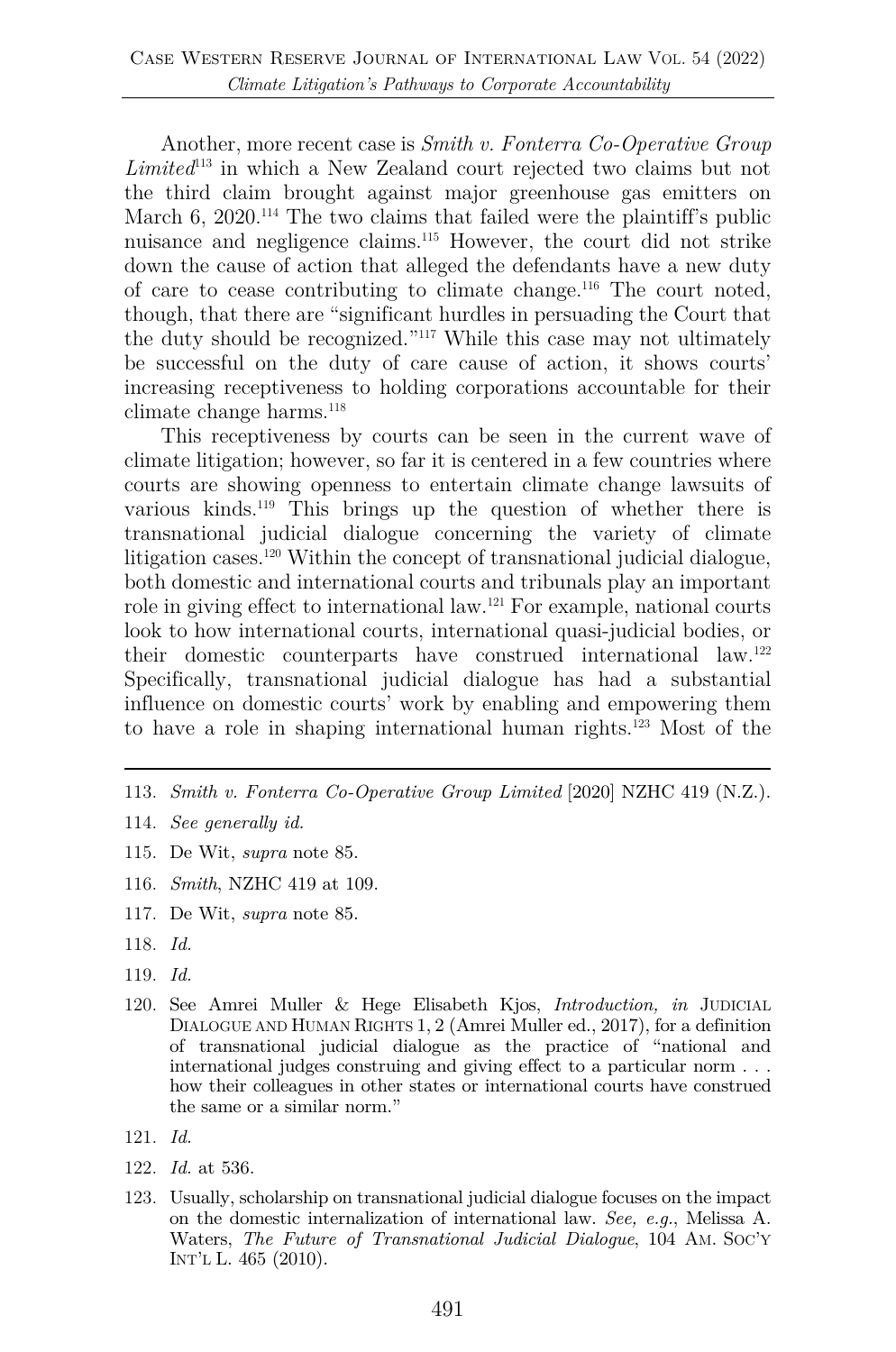work on this subject has been focused on the impact it has on domestic internalization of international law, instead of the "impact of dialogue on international norm creation . . . in shaping the content of international human rights norms and the process by which those norms are created.<sup>"124</sup> Further, there is also the view of domestic courts participating in dialogue as internalizations of international norms and the creators of international law.125

An example of domestic courts becoming active participants in shaping international legal norms in the past is courts' imposition of the death penalty.126 It began with the watershed European Court of Human Rights case, *Soering v. United Kingdom*, <sup>127</sup> which held that the "death row phenomenon" violated the European Convention's prohibition of cruel or inhuman punishment.128 Following *Soering*, courts in Jamaica,<sup>129</sup> Zimbabwe,<sup>130</sup> and South Africa<sup>131</sup> followed in holding that the death penalty amounts to cruel and inhuman punishment.132 While the European Court of Human Rights began the dialogue, domestic courts interpreting their own domestic constitutional law expanded the content of this norm over time.133 As the dialogue around the death penalty has developed, courts seem to be relying on earlier decisions not just for comparative purpose, but "as evidence of concrete international legal obligations."134

There has not been much scholarship regarding transnational judicial dialogue regarding climate litigation; however, there is some evidence that judges are engaged in a transnational regulatory dialogue

- 128. The term "death row phenomenon" is referencing the lengthy period of time prisoners spend on death row in combination with various other factors, focusing on the conditions of imprisonment. *Id.* at 32; *see also* Patrick Hudson, *Does the Death Row Phenomenon Violate a Prisoner's Human Rights Under International Law?*, 11 EJIL 833 (2000).
- 129. *E.g.*, The Commonwealth: Privy Council Judgment in Pratt and Morgan v. Att'y Gen. for Jam. and the Superintendent of Prisons, St. Catherine's Jam., 33 I.L.M. 364, 387 (Mar. 1994).
- 130. *E.g.*, John Hatchard, *Capital Punishment in Southern Africa: Some Recent Developments*, 43 INT'L & COMP. L. Q. 923, 924, 927 (1994).
- 131. *State v. Makwanyane* 1995 (3) SA 391 (CC) at para. 392 (S. Afr.).
- 132. Waters, *supra* note 123, at 465–66.
- 133. *Id.* at 466.
- 134. *Id.*; *see also* Roper v. Simmons, 543 U.S. 551, 578 (2005) (emphasizing the importance of an "overwhelming weight of international opinion" in American judicial rulings).

<sup>124.</sup> *Id.* at 465.

<sup>125.</sup> *Id.*

<sup>126.</sup> *Id.*

<sup>127.</sup> Soering v. United Kingdom, 161 Eur. Ct. H.R. 439 (1989).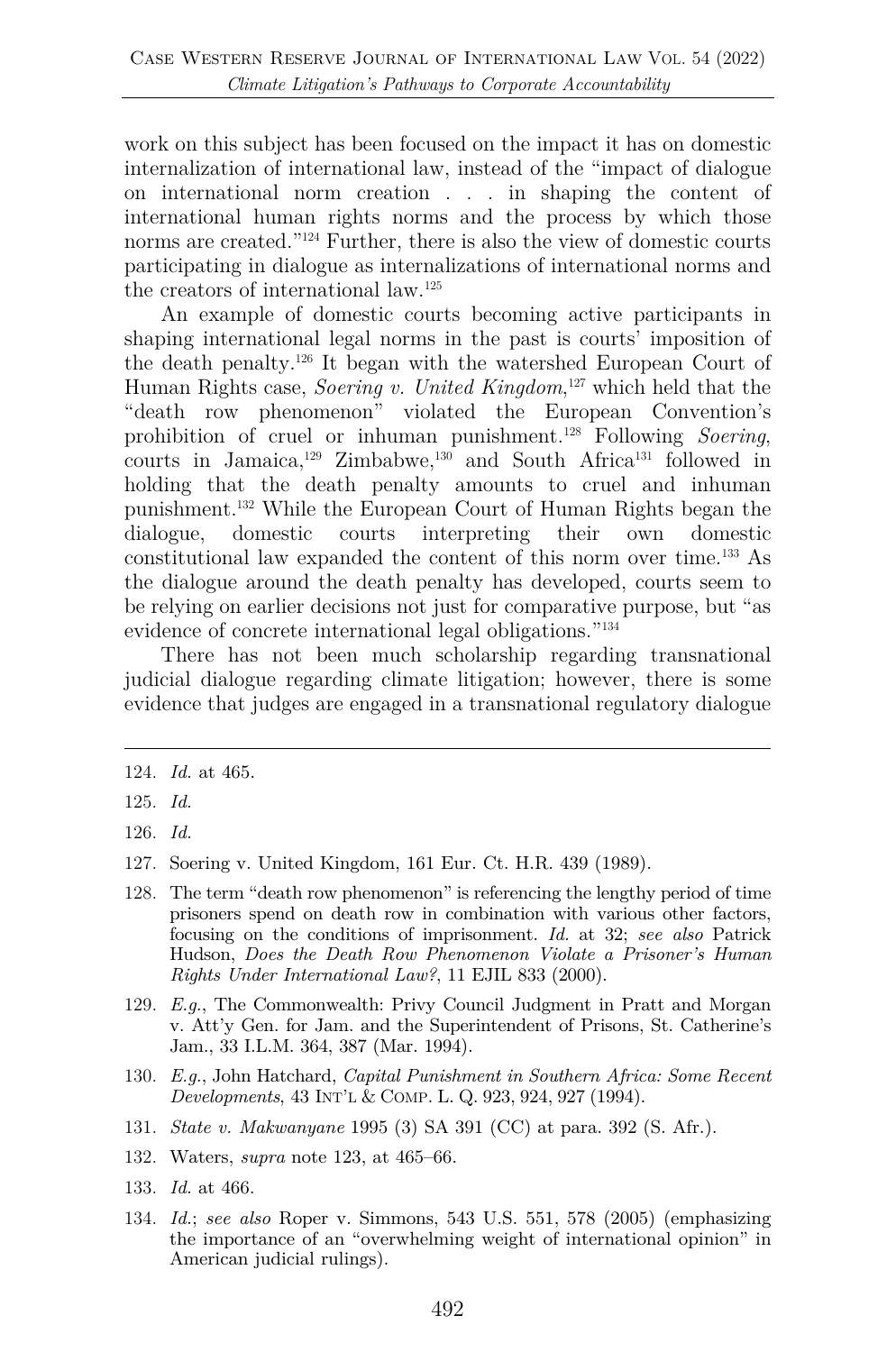when deciding cases.<sup>135</sup> For instance, in *Gloucester Resources Limited v. Minister for Planning* in Australia, Chief Justice Preston wrote comprehensively about the influence of the Paris Agreement<sup>136</sup> and other climate litigation from other jurisdictions<sup>137</sup> when he held that now is the "wrong time" for approving a new coal mine.<sup>138</sup> Further, in *Thomason v. Minister for Climate Change Issues*, <sup>139</sup> the High Court of New Zealand found that there was widespread transnational support for a judicial role "in Government decision making about climate change policy."140 Two scholars, Jaqueline Peel and Jolene Lin, when looking at the Global South's contribution to transnational climate litigation, spoke with Global South advocates and judges, along with the networking activities they are engaged in, who indicated "an openness to shaping the emerging climate case law as part of a transnational dialogue."141

2. Climate Risk Disclosure

The second avenue for holding corporations accountable in this area is the new concept of climate risk disclosure, through which claims are brought against companies for misleading consumers or investors regarding the impact of the fossil fuel products they market and sell or the risks posed to their business because of climate change.142 The need for disclosure is closely linked to shareholder interests in business decisions that create losses in investment, discussed above, but adds the possible claims of deception, dishonesty, or mismanagement.143 In response to these concerns, in 2017, a Taskforce on Climate-Related Financial Disclosures was established by the Financial Stability Board at the request of the G20 finance ministers and central bank

- 135. Jacqueline Peel & Jolene Lin, *Transnational Climate Litigation: The Contribution of the Global South*, 113 AM. J. INT'L L. 679, 723 (2019).
- 136. *Gloucester Resources Limited v. Minister for Planning* [2019] NSWLEC 7, ¶¶ 439–40 (Austl).
- 137. *See id.* ¶¶ 439–85.
- 138. In this case, Gloucester Resources Limited sued the Minister of Planning appealing the denial of its application to build an open cut coal mine. The court held that the project was not in the public's interest by weighing the costs and benefits, which included the climate change impacts. *Id.* ¶¶ 526– 27, 699.
- 139. *Thomson v. Minister for Climate Change Issues* [2017] NZHC 733 per Mallon J. (N.Z.).
- 140. *Id.* ¶ 133. This case involved Sarah Thomson, a law student, who challenged the adequacy of New Zealand's 2030 emissions reduction target.
- 141. Peel & Lin, *supra* note 135, at 724.
- 142. De Wit, *supra* note 85.
- 143. *Id.*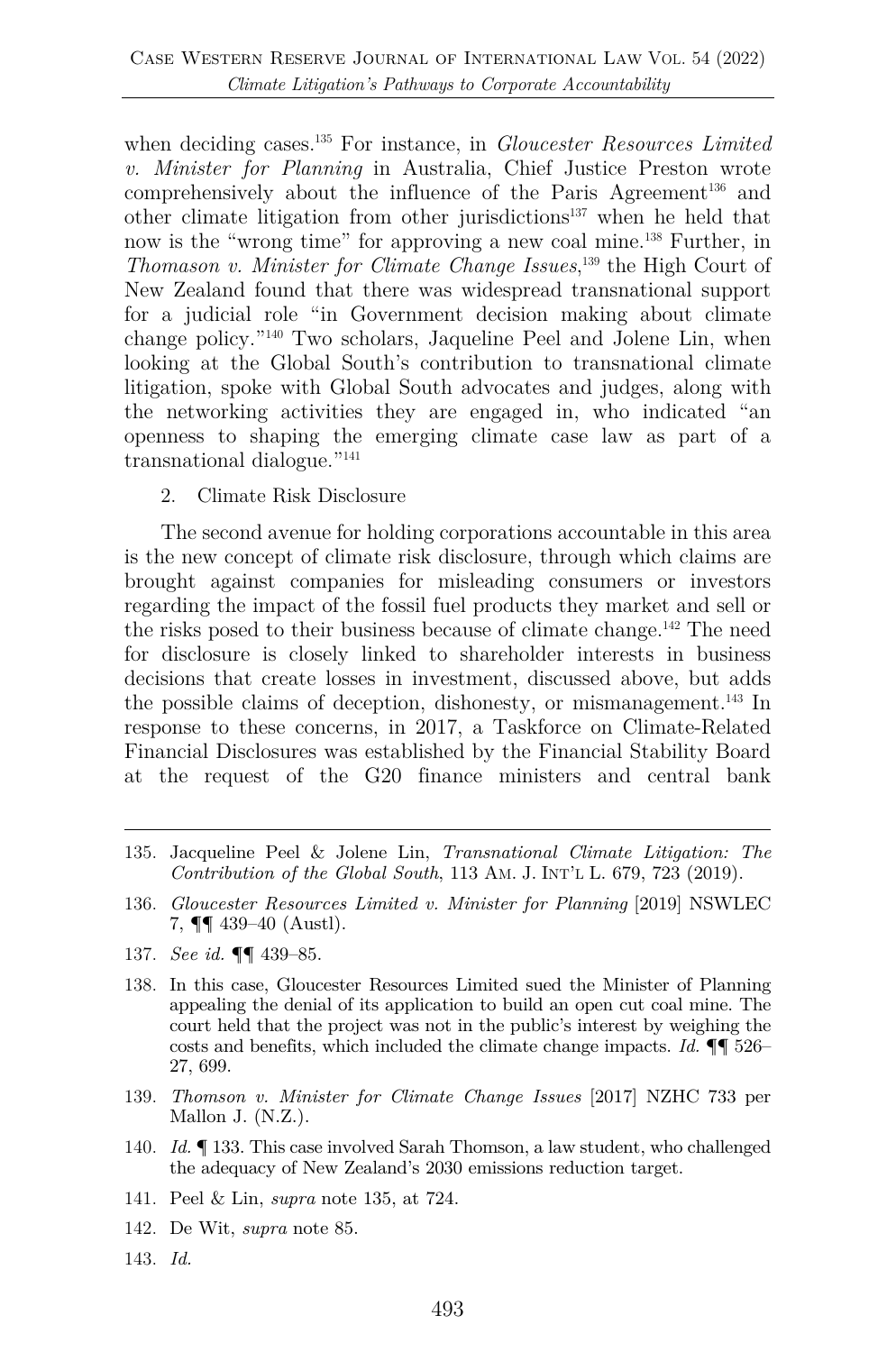governors.144 The goal was to review how the financial sector could take climate-related financial disclosures into account and develop "voluntary, consistent climate-related financial disclosures that would be useful to investors, lenders, and insurance underwriters in understanding material risks."145

ExxonMobil has been a frequent target over the years regarding climate risk disclosure.146 In August 2019, a Texas judge ordered that two separate cases, *Von Colditz v. Woods*,<sup>147</sup> and *Montini v. Woods*,<sup>148</sup> be consolidated into a single action.149 Both cases accuse current and former Exxon executives and board members of breaching their fiduciary duties, wasting corporate assets, and violating federal securities law.<sup>150</sup> Around the same time, Exxon was named in similar lawsuit in New Jersey where investors alleged the company's officials, directors, and board members "knew, were reckless, or were grossly negligent in not knowing" that Exxon was misleading investors

- 144. The Financial Stability Board is an international body that monitors and gives recommendations about the global financial system. *See generally Recommendations of the Task Force on Climate-Related Financial Disclosures*, TASKFORCE ON CLIMATE-RELATED FIN. DISCLOSURES (2017), https://assets.bbhub.io/company/sites/60/2020/10/FINAL-2017-TCFD-Report-11052018.pdf [https://perma.cc/7252-V2DG].
- 145. The Task Force created recommendations to apply to financial organizations, such as banks, asset managers, asset owners, and insurance companies. The four recommendations given were (1) disclose the organization's governance around climate-related risks and opportunities; (2) disclose the actual and potential impacts of climate-related risks and opportunities on the organization's businesses, strategy, and financial planning where such information is material; (3) disclose how the organization identifies, assesses, and manages climate-related risks; and (4) disclose the metrics and targets used to assess and manage relevant climaterelated risks and opportunities where such information is material. *Id.* at 14, fig. 4.
- 146. Kathy Hipple & Tom Sanzillo, *ExxonMobil's Climate Risk Report: Defective and Unresponsive*, INST. ENERGY ECON. & FIN. ANALYSIS 1, 1–3 (2018), http://ieefa.org/wp-content/uploads/2018/03/ExxonMobils-Cli mate-Risk-Report-Defective-and-Unresponsive-March-2018.pdf [https:// perma.cc/XH57-PH63]; Kevin M. LaCroix, *NYAG Files Climate Change Disclosure Lawsuit Against Exxon Mobil*, THE D&O DIARY (Oct. 25, 2018), https://www.dandodiary.com/2018/10/articles/climate-change/n yag-files-climate-change-disclosure-lawsuit-exxon-mobil/ [https://perma. cc/V36Z-PAWP].
- 147. Von Colditz v. Woods, No. 3:19-cv-01067-K (N.D. Tex. May 2, 2019).
- 148. Montini v. Woods, No. 3:20-cv-02302-K (N.D. Tex. Aug. 28, 2020).
- 149. Karen Savage, *Two Shareholder Climate Suits Against Exxon in Texas Get Consolidated*, CLIMATE DOCKET (Aug. 8, 2019), https://www.climate docket.com/2019/08/08/exxon-shareholder-climate-suits-texas/ [https:// perma.cc/AKD8-Z63M].
- 150. *Id.*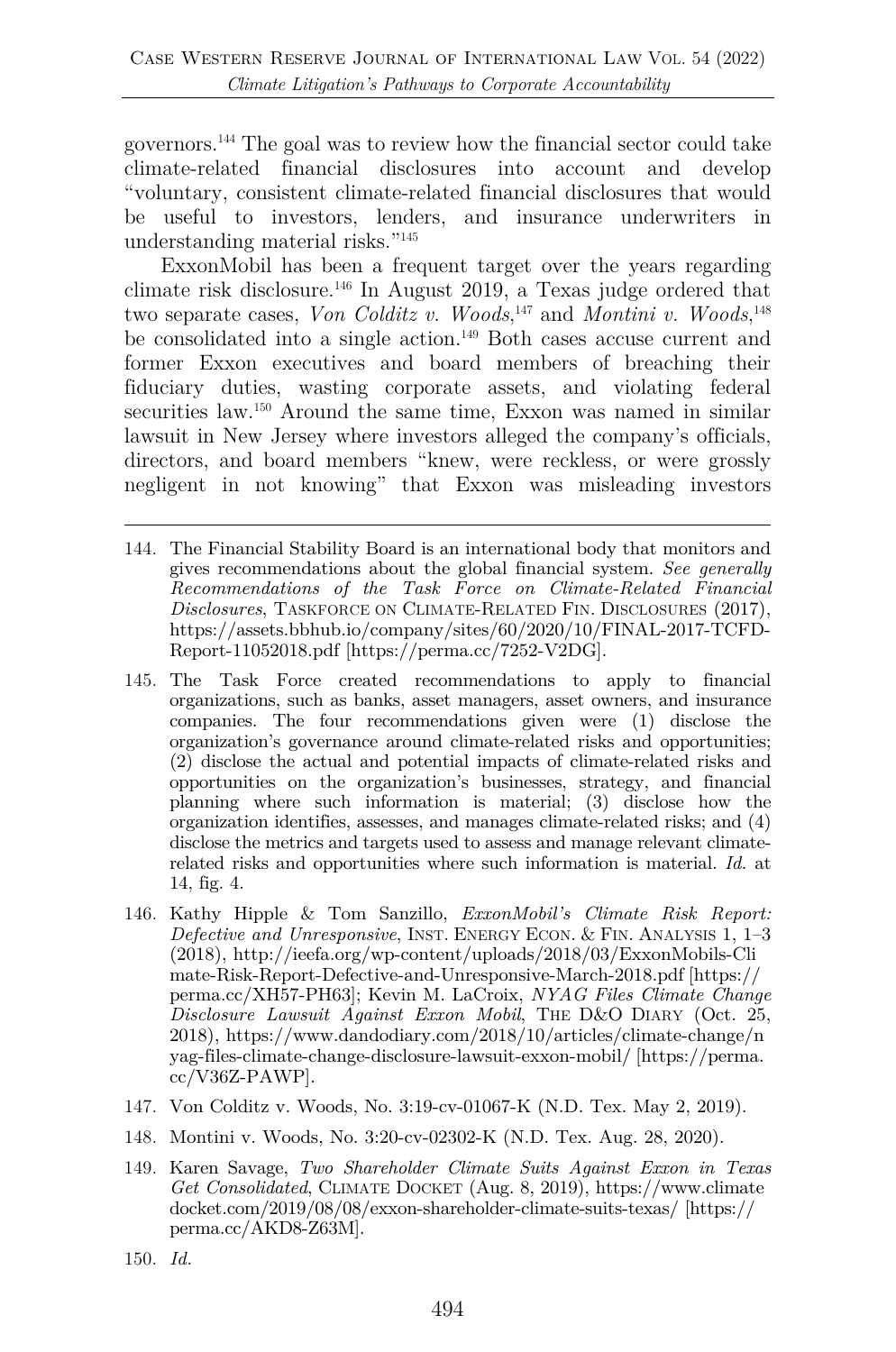regarding the risks of climate change to its business.151 While these lawsuits are similar to the previous claims, in which the corporation is accused of making bad business judgments regarding projects and climate change, these lawsuits are different because the investors are claiming that Exxon did not protect their investments and misled investors through its failure to disclose the climate change costs and risks.152

Another similar case brought against Exxon is *The People of the State of New York v. Exxon Mobil Corporation*. <sup>153</sup> In December 2019, the Supreme Court of New York found that the New York Office of the Attorney General failed to establish by a preponderance of the evidence154 that Exxon perpetuated a longstanding fraudulent scheme concerning the management of business risks relating to climate change.155 The core allegation in the case was that Exxon's publiclydisclosed projections for climate change costs were different from than the firm's internal projections, thereby misleading investors.156 The Court found that these changes were not "material" misrepresentations, but it did note that the decision was not intended to absolve Exxon from responsibility for contributing to climate change through greenhouse gas emissions. <sup>157</sup> These kinds of investigations of fossil fuel companies could be initiated by governments around the world and used to prosecute alleged fraud and deception by fossil fuel corporations.158 This could be an effective deterrent to future deception by such corporations, especially in cases involving corporate assessments of climate change risks.159

Similar to product liability claims that were used in tobacco and asbestos litigation, there have also been new lawsuits involving "False

- 154. *Id.* ¶ 1.
- 155. *Id.*
- 156. *Id.* ¶ 4.
- 157. *Id.* ¶ 2.
- 158. BOOM ET AL., *supra* note 5, at 27.
- 159. The landscape of these types of cases might shift as reasonable investors begin to view more climate-related information as material to their decisionmaking. Hana Vizcarra, *Understanding the* New York v. Exxon *Decision*, ENV'T & ENERGY L. PROGRAM (Dec. 12, 2019), https://eelp.law.harvard.e du/2019/12/understanding-the-new-york-v-exxon-decision/ [https://perma. cc/WF6S-5RP9].

<sup>151.</sup> *Id.*

<sup>152.</sup> *Id.*

<sup>153.</sup> People v. Exxon Mobil Corp., No. 452044, 2019 N.Y. Misc. LEXIS 6544 (N.Y. App. Div. Dec. 19, 2019).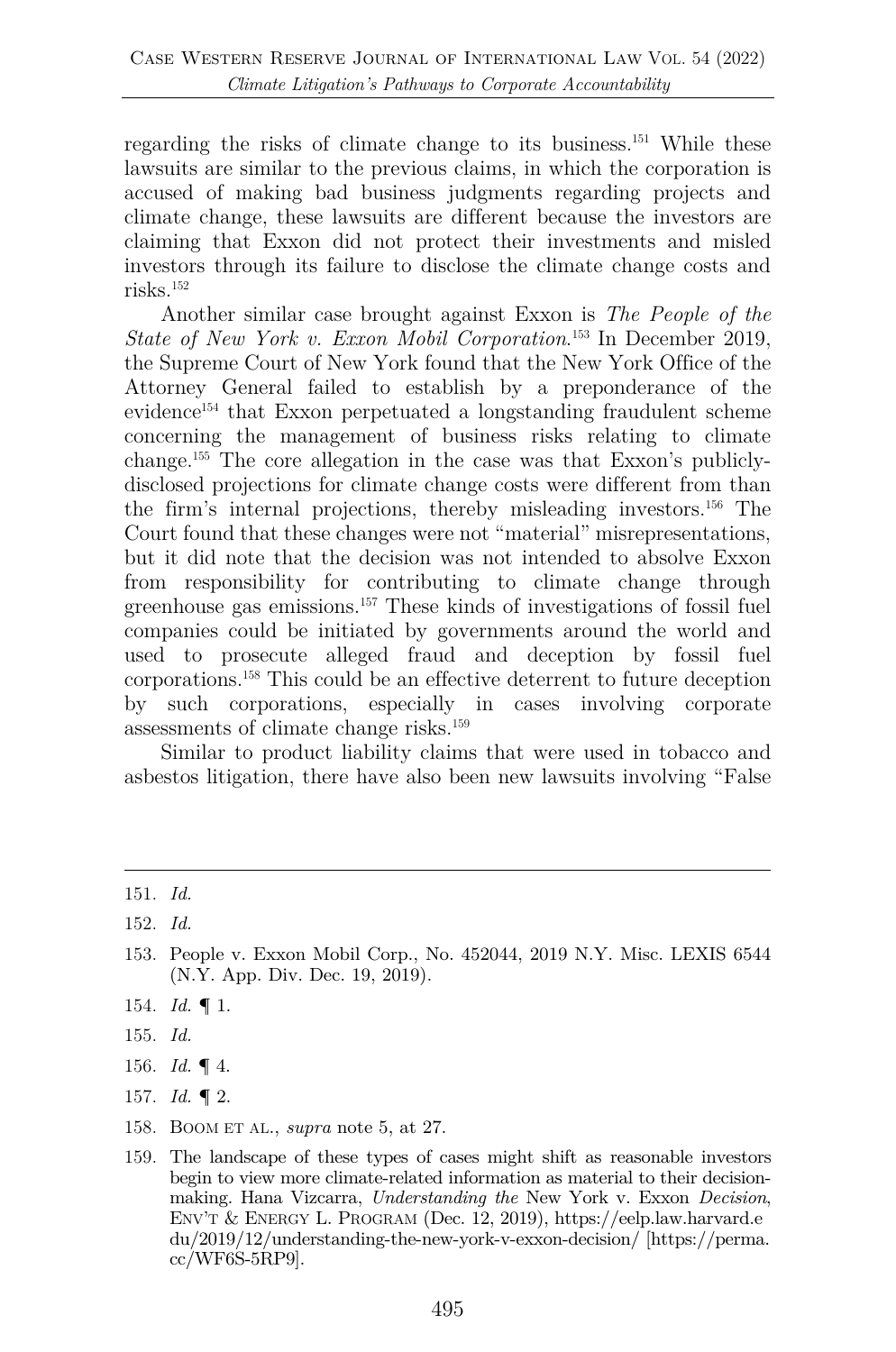Green Advertising"160 or "Greenwashing Campaigns."161 This cause of action involves the manufacturers of products that are initially thought to be harmless but later are understood to have severe health and environmental risks.<sup>162</sup> Scholars have speculated that the looming threat of climate change will lead to a similar wave of climate litigation that will mirror the waves of tobacco litigation and the struggles those plaintiffs faced.163

In the United States, tobacco litigation took place in three waves which then led to increased regulation.<sup>164</sup> The first wave was from  $1954$ to 1962 and began after several publications revealed a link between smoking cigarettes and cancer, but the plaintiffs were met with an aggressive, and successful, defense from Big Tobacco companies. <sup>165</sup> The plaintiffs struggled to show causation between lung cancer and cigarettes because there was not a consensus about the health effects of smoking.<sup>166</sup> Another reason for the lack of success was due to the tobacco industry's use of the "scorched earth" litigation tactic where they would prolong litigation and, as a result, exhaust the plaintiffs' resources.167

- 160. *See generally* Devika Kewalramani & Richard J. Sobelsohn, *"Greenwashing": Deceptive Business Claims of "Eco-Friendliness"*, FORBES (Mar. 20, 2012, 12:15 PM), https://www.forbes.com/sites/realspin/2012/0 3/20/greenwashing-deceptive-business-claims-of-eco-friendliness/?sh=7f727 5383d9a [https://perma.cc/G852-MWFP].
- 161. *Id.*; De Wit et al., *supra* note 7.
- 162. *Greenwashing: Do You Know What You're Buying?*, 118 ENV'T HEALTH PERSP. A 246, A 250 (2010).
- 163. Kimberly Barnes, *Democratizing Climate Change: Litigation for the Era of Extreme Weather*, 50 U. PAC. L. REV. 651, 664 (2019); *see also* Martin Olszynski et al., *From Smokes to Smokestacks: Lessons from Tobacco for the Future of Climate Change Liability*, 30 GEO. ENV'T L. REV. 1 (2017); Daniel Farber, *The Climate Change Lawsuits Against Big Oil, Explained*, THE APPEAL (Jan. 29, 2021), https://theappeal.org/the-lab/explainers/t he-climate-change-lawsuits-against-big-oil-explained/ [https://perma.cc/ C53E-5W5T].
- 164. Barnes, *supra* note 163, at 665; Olszynski et al., *supra* note 163, at 9.
- 165. Stephen E. Smith, *"Counterblastes" to Tobacco: Five Decades of North American Tobacco Litigation*, 14 WINDSOR REV. LEGAL & SOC. ISSUES 1, 8 (2002); *see also* Barnes, *supra* note 163, at 665 (estimating that about 95 percent of all of the lawsuits against Big Tobacco were dropped).
- 166. Barnes, *supra* note 163, at 665; *see also* Lartigue v. R.J. Reynolds Tobacco Co., 317 F.2d 19, 23, 39 (1963) (where the Fifth Circuit Court of Appeals rejected a plaintiff widow's claims because she failed to establish a causal connection between her late husband's cancer and cigarettes, by saying: "[T]he manufacturer 'had no opportunity to gain knowledge, or to form a judgment as to the dangerous qualities of the product.' The manufacturer was in no better position than the consumer.").
- 167. Olszynski et al., *supra* note 163, at 10.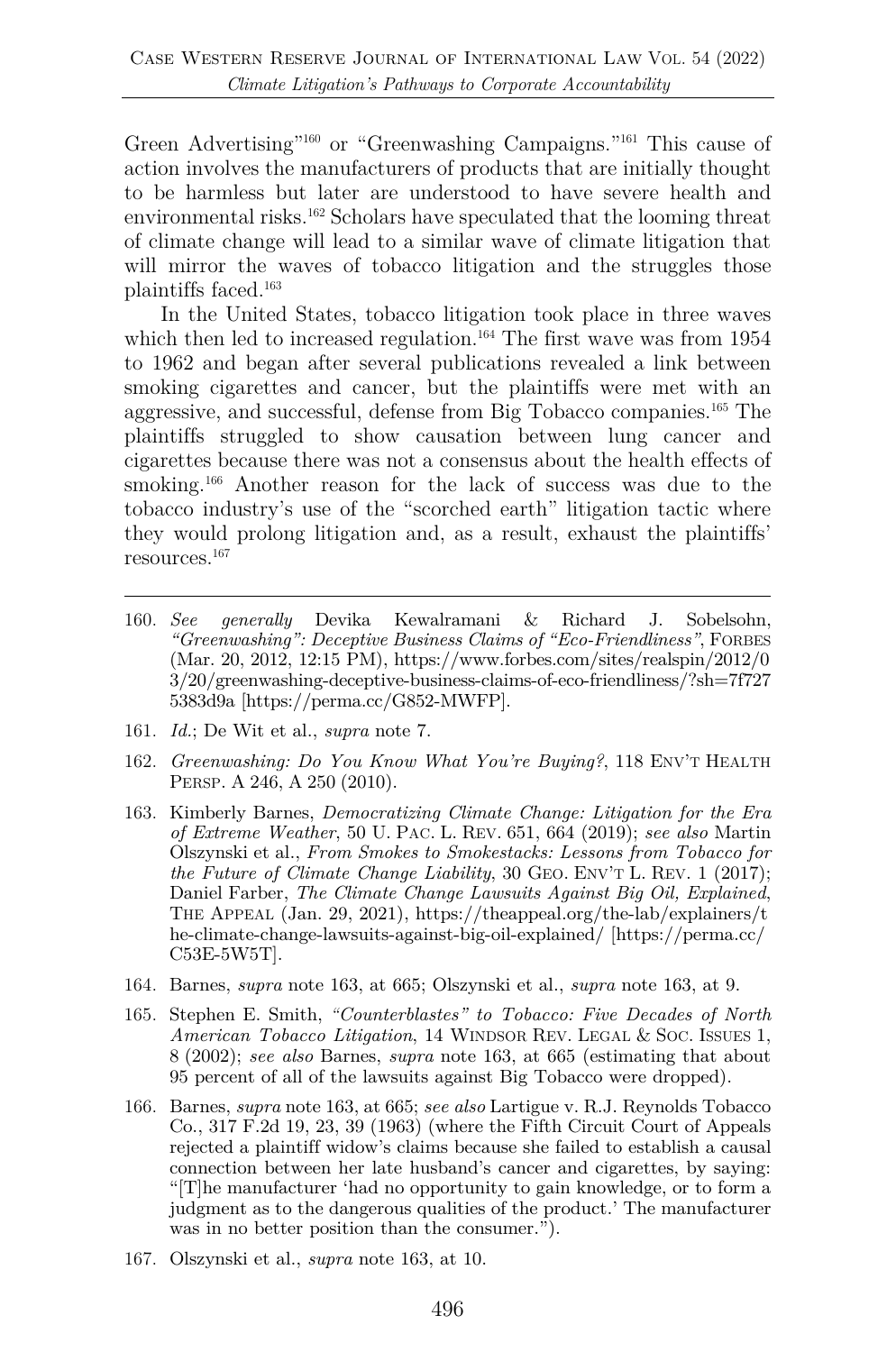The second wave was just as unsuccessful because of Big Tobacco's argument that "smokers assumed the risk of smoking with full knowledge of its danger."168 As a result, courts found that the Cigarette Acts, a requirement for tobacco products to have labels and warnings, prevented claims against the manufacturers.169 This shift to the personal responsibility of consumers created a considerable barrier to success in these cases. $170$ 

In the third wave, however, plaintiffs began organizing and, because of more conclusive evidence of causation and knowledge of intentional industry misconduct, found success.171 This was also due to a unified approach by forty-six states to sue Big Tobacco for the reimbursement of public healthcare costs associated with tobacco-related diseases, resulting in what is known as the 1998 Master Settlement Agreement.<sup>172</sup>

A similar trend is emerging in climate litigation. In the "first wave" of climate litigation, these claims were thwarted because of the challenge in establishing a causal chain, whereas, in tobacco and asbestos cases, the victims could pinpoint the group of potential culprits.173 In current cases and the "second wave," the causal chain is much easier to identify because of developments in attribution science, which points the finger toward the Carbon Majors.<sup>174</sup> In a stream of cases in 2020, including *State of Minnesota v. American Petroleum Institute* (June 2020),175 *District of Columbia v. Exxon Mobil Corporation* (June 2020),176 and *State of Delaware v. BP America Inc.* (September  $2020$ ),<sup>177</sup> the Attorneys General of several states brought claims against Carbon Majors for fraud, failure to warn, deceptive trade practices, and false statements in advertising regarding their products

- 175. *See* Notice of Removal, Minnesota v. American Petroleum Institute, No. 20-CV-01636 (D. Minn. July 27, 2020).
- 176. *See* Notice of Removal, District of Columbia v. Exxon Mobil Corp., No. 20-CV-01932 (D.C. Cir. July 17, 2020).
- 177. *See* Complaint, State of Delaware v. BP America Inc., No. 20-CV-01429 (D. Del. Sept. 10, 2020).

<sup>168.</sup> Barnes, *supra* note 163, at 666.

<sup>169.</sup> *Id.*

<sup>170.</sup> *Id.*

<sup>171.</sup> *Id.*

<sup>172.</sup> *Id.*; Olszynski et al., *supra* note 163, at 11. *Master Settlement Agreement*, PUB. HEALTH L. CTR. MITCHELL HAMLINE SCH. OF L. (2021), https://ww w.publichealthlawcenter.org/topics/commercial-tobacco-control/commerci al-tobacco-control-litigation/master-settlement-agreement [https://perma. cc/M3GQ-EF7P] (requiring the tobacco industry to pay the settling states billions of dollars annually, forever, but also imposing restrictions on the marketing and sale of cigarettes by participating cigarette manufacturers).

<sup>173.</sup> Ganguly et al., *supra* note 12, at 857.

<sup>174.</sup> *Id.* at 857.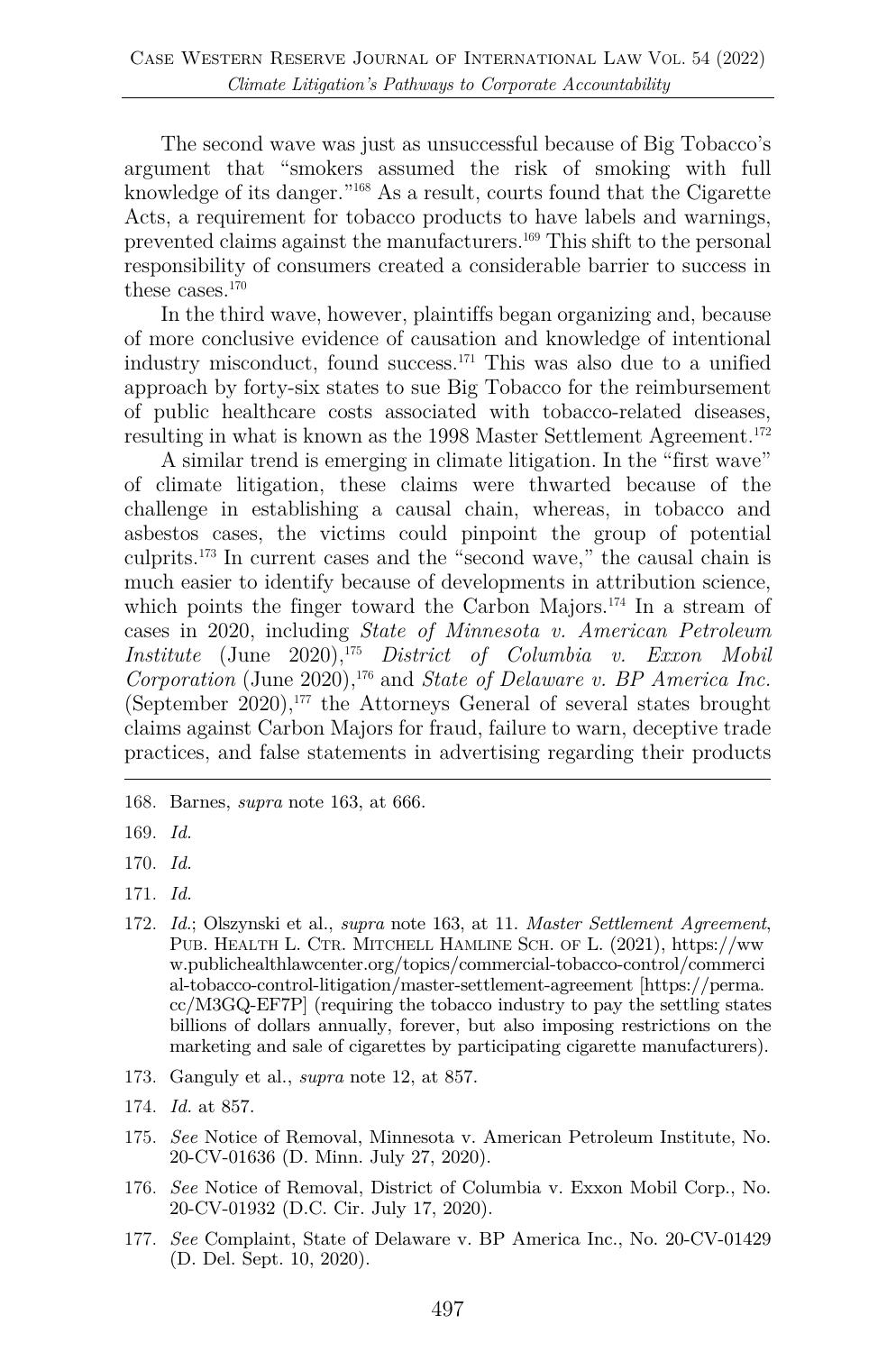and the devastating effects they would have on the climate.178 In the latter two cases, the claims also argued that the defendants breached the Consumer Protection Procedures Act<sup>179</sup> and the Consumer Fraud Act,<sup>180</sup> respectively. These new cases show that claims are moving away from alleging that corporations misled investors and are instead moving toward alleging that corporations colluded to violate consumer fraud legislation.181

This trend can also be seen in foreign countries. For example, three Australian citizens impacted by the recent Australian brushfire crisis brought the *Complaint Against Australia and New Zealand Banking Group Limited (ANZ) in Respect of the Organization for Economic*  and Development *(OECD)* Guidelines,<sup>182</sup> in January 2020. They alleged that ANZ failed to adhere to the standards of the OECD Guidelines in relation to due diligence, environment, disclosure, and consumer interests.183 Therefore, ANZ is allegedly breaching "its greenhouse gas reporting requirements, is failing to conduct adequate due diligence regarding climate risks and is failing to prevent or mitigate environmental impacts as a major financer of fossil fuel energy.<sup>"184</sup>

In November 2020, the ANZ published an updated climate change policy statement supporting the goals of the Paris Agreement to transition to net-zero carbon emissions by 2050 and acknowledging that some of its stakeholders view financing fossil fuel industries as a conflict with ANZ's stated position of the need to reduce emissions.<sup>185</sup> The statement also included commitments to improve transparency in ANZ's financing decisions and to further reduce carbon intensity<sup>186</sup> of their electricity generation lending portfolio by "only directly financing low carbon gas and renewable projects by 2030."187 Additionally, in

- 180. *Compare Exxon Mobil Co.*, No. 20-CV-01932, ¶ 127 (alleging the defendants violated Sections 28-3904(a), (e), & (f) of the Consumer Protection Procedures Act) *with BP America*, No. 20-CV-01429, ¶ 267 (alleging the defendants violated Section 2513(a) of the Delaware Consumer Fraud Act).
- 181. De Wit, *supra* note 85.
- 182. *See, e.g*., De Wit et al., *supra* note 7.
- 183. *Id.*
- 184. De Wit et al., *supra* note 7.
- 185. De Wit, *supra* note 85.
- 186. *Id.*; *see also Carbon Intensity (CI)*, OPIS (2020), https://www.opisnet.com /glossary-term/carbon-intensity-ci/ [https://perma.cc/V4VR-2NYJ] (defining Carbon Intensity as "the amount of carbon by weight emitted per unit of energy consumed").
- 187. De Wit, *supra* note 85.

<sup>178.</sup> De Wit, *supra* note 85.

<sup>179.</sup> *Exxon Mobil Co.*, No. 20-CV-01932, ¶ 115.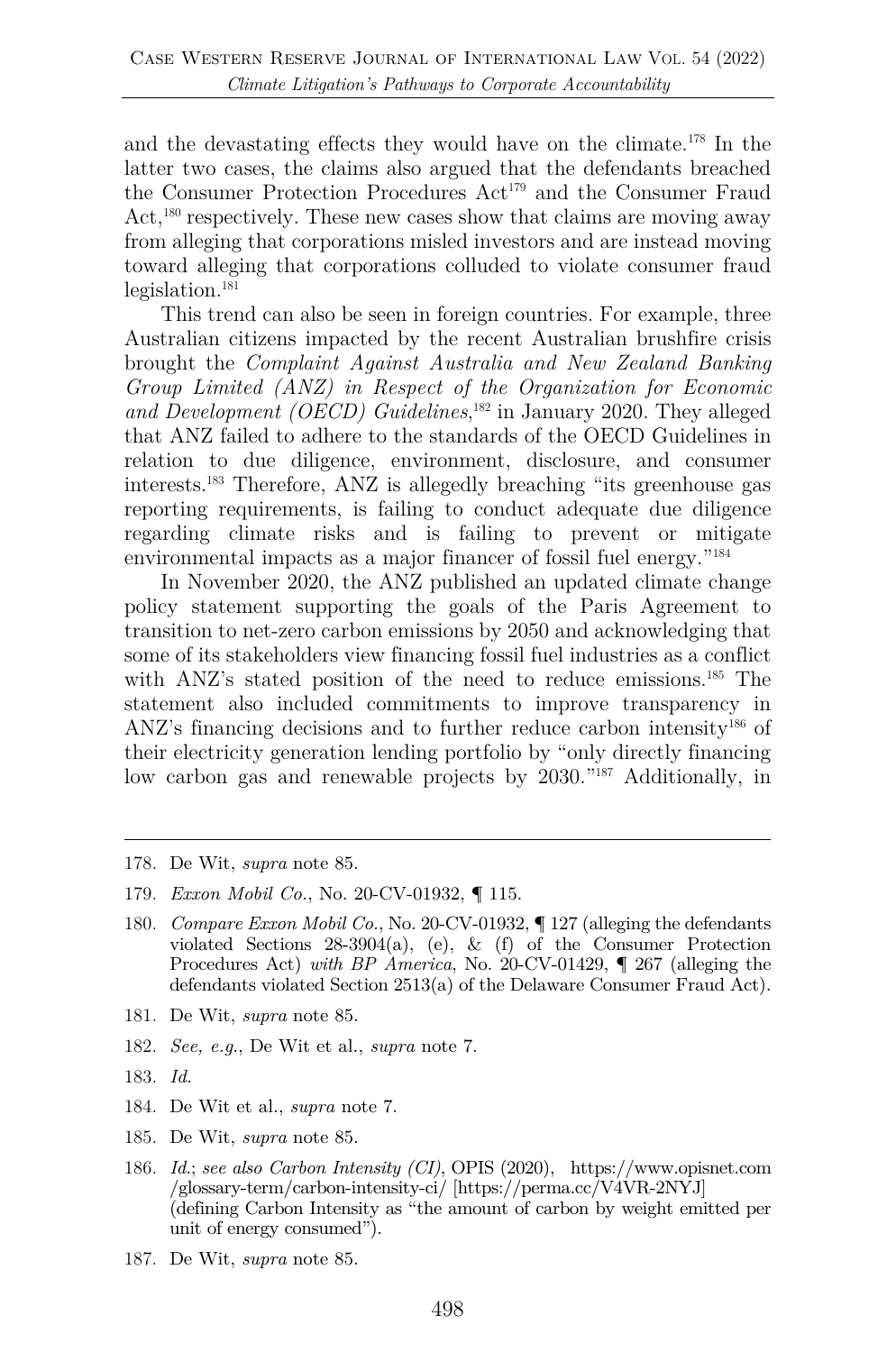November, the Australian National Contact Point ("ANCP")188 of the OECD published its initial assessment, which accepted that the issues in the complaint regarding disclosure, target-setting, and scenario analysis merit further assessment.189 The next steps in the process include consultation with the parties, which may take up to a year.<sup>190</sup> This process will most likely be closely watched by financial and investment communities around the world, in addition to those within Australia.191

Lastly, in a case that settled in November 2020, *Mark McVeigh v. Retail Employees Superannuation Pty Ltd. ("REST")*, <sup>192</sup> Mark McVeigh brought proceedings against one of Australia's biggest pension funds. <sup>193</sup> McVeigh claimed REST failed to adequately disclose its strategy to manage climate change risks, which prevented him from making any informed judgments about the fund's performance and management, breached REST's statutory disclosure requirements, and breached its fiduciary duties by failing to adequately consider the risks of climate change in managing investments.194 Along with publicly announcing commitments to handle climate change risk, REST settled the case with McVeigh in November 2020.195 Although this settlement means that this case is not enforceable in court and non-precedential, corporations around the world and the members of the public are likely to watch and see if REST follows through with its commitments.196 These kinds of cases show that it is possible to have positive outcomes, even against one of a country's largest super-funds, and will, most likely, cause funds around the world to review their process for handling climate change risk.197

These cases involving a multitude of a corporations' climate change risk disclosures exemplify a growing trend.198 While there have been limited positive outcomes, the wave of cases in 2020 alone shows that

- 189. De Wit, *supra* note 85.
- 190. *Id.*
- 191. *Id.*
- 192. *Id.*
- 193. *Id.*
- 194. *See Mark McVeigh v Retail Emps. Superannuation Pty Ltd.* [2019] FCA 14 (17 January 2019) (Austl.).
- 195. Media Release, Settlement Agreement, REST (Nov. 2, 2020) (on file with Rest) [hereinafter "REST Settlement Agreement"].
- 196. De Wit, *supra* note 85.
- 197. *Id.*
- 198. *Id.*

<sup>188.</sup> AUSTL. NAT'L CONTACT POINT, https://ausncp.gov.au/au (last visited Sept. 14, 2021).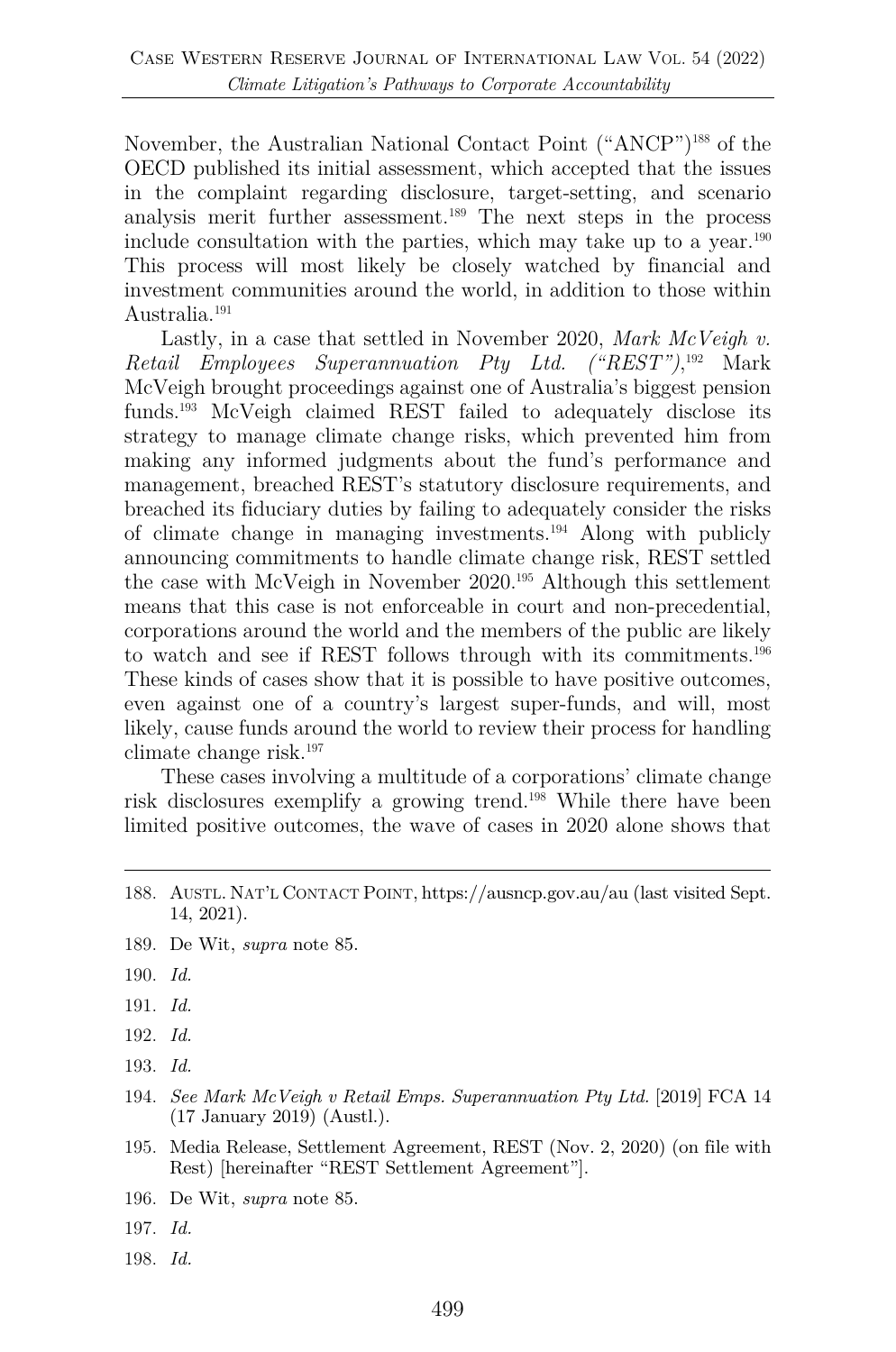there are more to come that can build on the insights learned from the previous cases. The tobacco and fossil fuel industries had similar knowledge of the dangers of their products, yet they still pushed their products on the public using disinformation campaigns and political engineering. <sup>199</sup> This leads to the conclusion that there might be success in the future for climate litigation.200 Due to new technology and attribution science, more approaches will succeed as corporations are more easily linked to climate change events around the world.

#### *B. Human Rights*

Recently, there has also been a move to prosecute human rights violations in climate litigation. The challenge in bringing human rightsbased litigation is not about whether climate change is an important issue that needs to be addressed, but instead about whether the courts are the appropriate place to address the human rights effects of climate change.201 However, these difficulties have not stopped the litigation. 202

As previously discussed above, *Urgenda Foundation v. Kingdom of the Netherlands*<sup>203</sup> was a landmark ruling that provides a clear path forward for concerned individuals around the world to protect human rights by pursuing climate litigation.204 The court cited the Dutch Constitution, $205$  EU emissions reduction targets, the principle of a high protection level,206 the precautionary principle,207 the prevention principle in the European climate policy,208 principles under the European Convention on Human Rights,209 the "no harm" principle of

- 200. *E.g.*, REST Settlement Agreement, *supra* note 195.
- 201. De Wit et al., *supra* note 7.

- 203. *Urgenda*, *supra* note 63.
- 204. *Id.* ¶ 4.48; *see also* De Wit et al., *supra* note 7.
- 205. *Urgenda*, *supra* note 63, ¶ 2.69.
- 206. This level means that the EU expresses that "its environmental policy has high priority and that it has to be implemented strictly, with account taken of regional differences." *Id.* ¶ 4.61.
- 207. This means that the Community "should not postpone taking measures to protect the environment until full scientific certainty has been achieved." *Id.* ¶ 4.61.
- 208. This means that "'prevention is better than cure'; it is better to prevent climate problems (pollution, nuisance, in this case: climate change) than combating the consequences later on." *Id.*
- 209. These principles include the right to life and environment and, the respect for private and family life and the home and the environment. *Id.* ¶¶ 4.49– 4.50. *See also* European Convention for the Protection of Human Rights and Fundamental Freedoms, Nov. 4, 1950, 213 U.N.T.S. 221.

<sup>199.</sup> Barnes, *supra* note 163, at 669.

<sup>202.</sup> *Id.*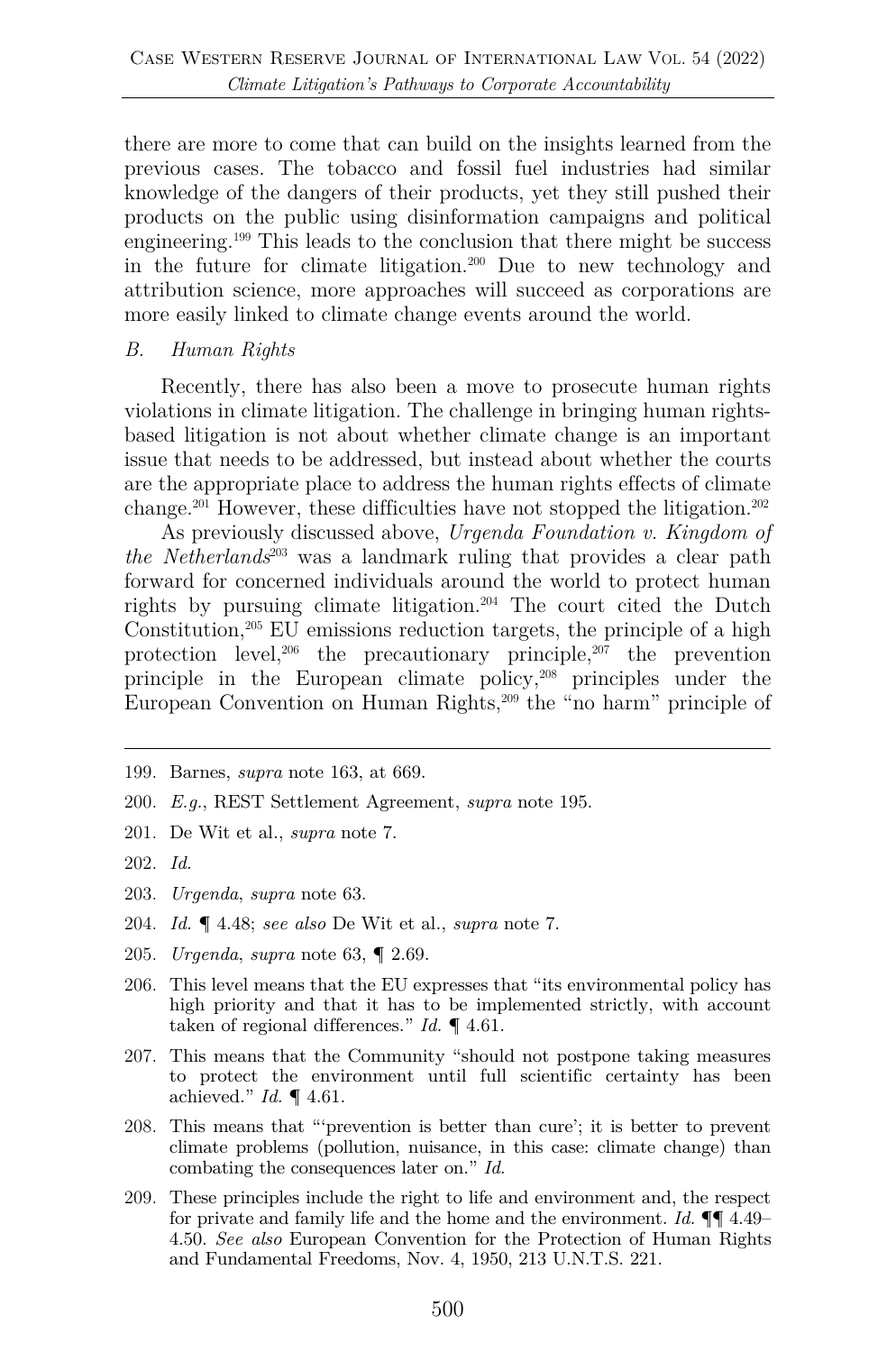international law,  $210$  the doctrine of hazardous negligence,  $211$  the principle of fairness,  $212$  the precautionary principle,  $213$  and the sustainability principle in the United Nations Framework Convention on Climate Change. <sup>214</sup> Following this 2015 decision of the District Court of The Hague, $^{215}$  and the later 2019 upholding of the decision by the

- 211. This means the requirement of acting with due care toward society. *Id.* ¶ 4.54.
- 212. This means that "the policy should not only start from what is most beneficial to the current generation at this moment, but also what this means for future generations, so that future generations are not exclusively and disproportionately burdened with the consequences of climate change." *Id.* ¶ 4.57.
- 213. This means that "taking measures cannot be delayed to await full scientific certainty . . . [t]he signatories should anticipate the prevention or limitation of the causes of climate change or the prevention or limitation of the negative consequences of climate change, regardless of a certain level of scientific uncertainty." *Id.* ¶ 4.58.
- 214. This means that the signatories to the Convention "will promote sustainability and that economic development is vital for taking measures to combat climate change." *Id.* ¶ 4.59. *See also What Is the United Nations Framework Convention on Climate Change?*, U.N. CLIMATE CHANGE (2021), https://unfccc.int/process-and-meetings/the-convention/what-is-the -united-nations-framework-convention-on-climate-change [perma.cc/38HD-VNU7].
- 215. *Urgenda*, *supra* note 63.

<sup>210.</sup> This means that "no state has the right to use its territory, or have it used, to cause significant damage to other states." *Urgenda*, *supra* note 63, ¶ 4.61.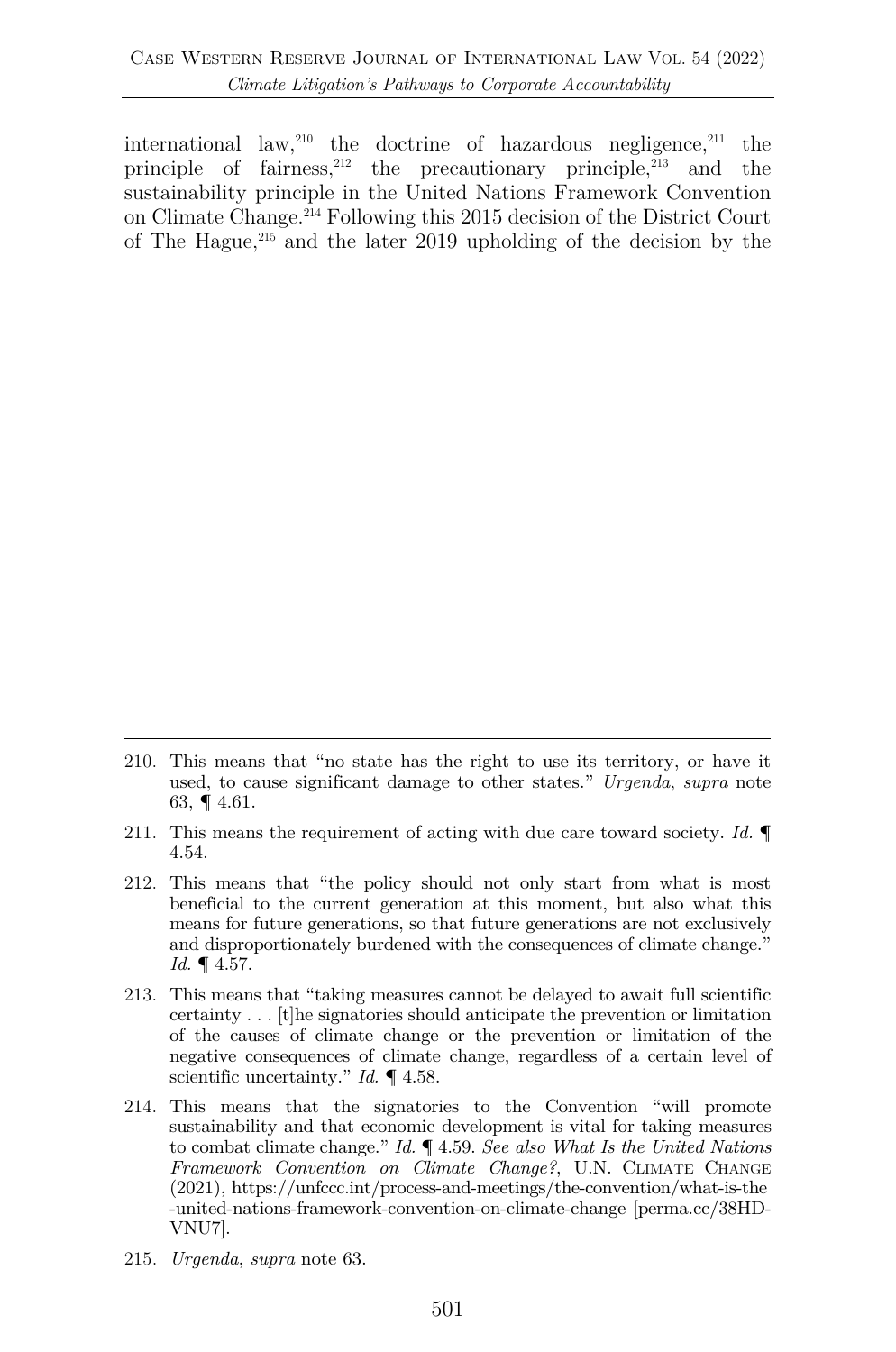Supreme Court of the Netherlands,  $^{216}$  many individuals and entities have brought suits against governments<sup>217</sup> and corporations, alike.<sup>218</sup>

It has become generally agreed upon that States not only have to respect human rights, but also that States must protect and fulfill them. The U.N.'s Guiding Principles on Business and Human Rights confirms that states have a duty to "protect human rights abuse within their territory and/or jurisdiction by third parties, including business enterprises."<sup>219</sup>

These principles were put to the test when, in 2015, typhoon survivors, advocates, non-governmental organizations ("NGOs"), and thousands of online supporters filed a petition with the Commission on Human Rights of the Philippines.<sup>220</sup> The petitioners requested an investigation of the alleged responsibility of certain "Carbon Majors"

- 218. *See* De Wit, *supra* note 85.
- 219. *Guiding Principles on Business and Human Rights: Implementing the United Nations "Protect, Respect and Remedy" Framework*, U.N. Doc. A/HRC/17/31 (Mar. 21, 2011).
- 220. Petition, from Greenpeace Se. Asia and Philippine Rural Reconstruction Movement to the Comm'n on Hum. Rts. of the Philippines Requesting for Investigation of the Resp. of the Carbon Majors for Hum. Rts. Violations or Threats of Violations Resulting from the Impacts of Climate Change (filed on Sept. 22, 2015) (on file with author at https://www.greenpeace.o rg/philippines/the-climate-change-human-rights-inquiry-archive/ [https://perma.cc/THF8-BFWV]).

<sup>216.</sup> Urgenda Foundation v. State of the Netherlands, No. 19/00135, Judgment (Neth. Dec. 20, 2019).

<sup>217.</sup> *See, e.g.*, Committee on the Rights of the Child, Dec. No. 104/2019, U.N. Doc. CRC/C/88/D/104/2019 (Sept. 22, 2021) (dismissing the complaint of sixteen youth activists who sued their home states, all states party to the Optional Protocol of the Convention on the Rights of the Child, for failure to prevent and mitigate the consequences of climate change. The Committee found they could not proceed because they had not exhausted domestic remedies); Anthony Galloway, *United Nations Set to Decide Climate Claims by Torres Strait Islanders Against Australia*, SYDNEY MORNING HERALD (June 14, 2021, 7:30 AM), https://www.smh.com.au/p olitics/federal/united-nations-set-to-decide-climate-claims-by-torres-straitislanders-against-australia-20210614-p580sj.html [https://perma.cc/937V-GR7U] (detailing the still-pending claims brought by eight indigenous Australians native to the Torres Strait against the government of Australia in a complaint before the United Nations Human Rights Committee); Verwaltungsgericht [VG] Berlin [Administrative Trial Court of Berlin], Oct. 31, 2019, 10 K 412.18, https://gesetze.berlin.de/bsbe/document/JURE190 015283, ¶ 51 (Ger.) (dismissing the complaint of German individuals against the German government for inaction in the face of climate change because there was no public German law on which to base the claim); De Wit, *supra* note 85 (highlighting the pending case of *Do-Hyun Kim v. South Korea*, a case in which thirty South Korean youths brought against the government of South Korea due to its alleged failure to keep global warming below the levels proposed by the Paris Agreement).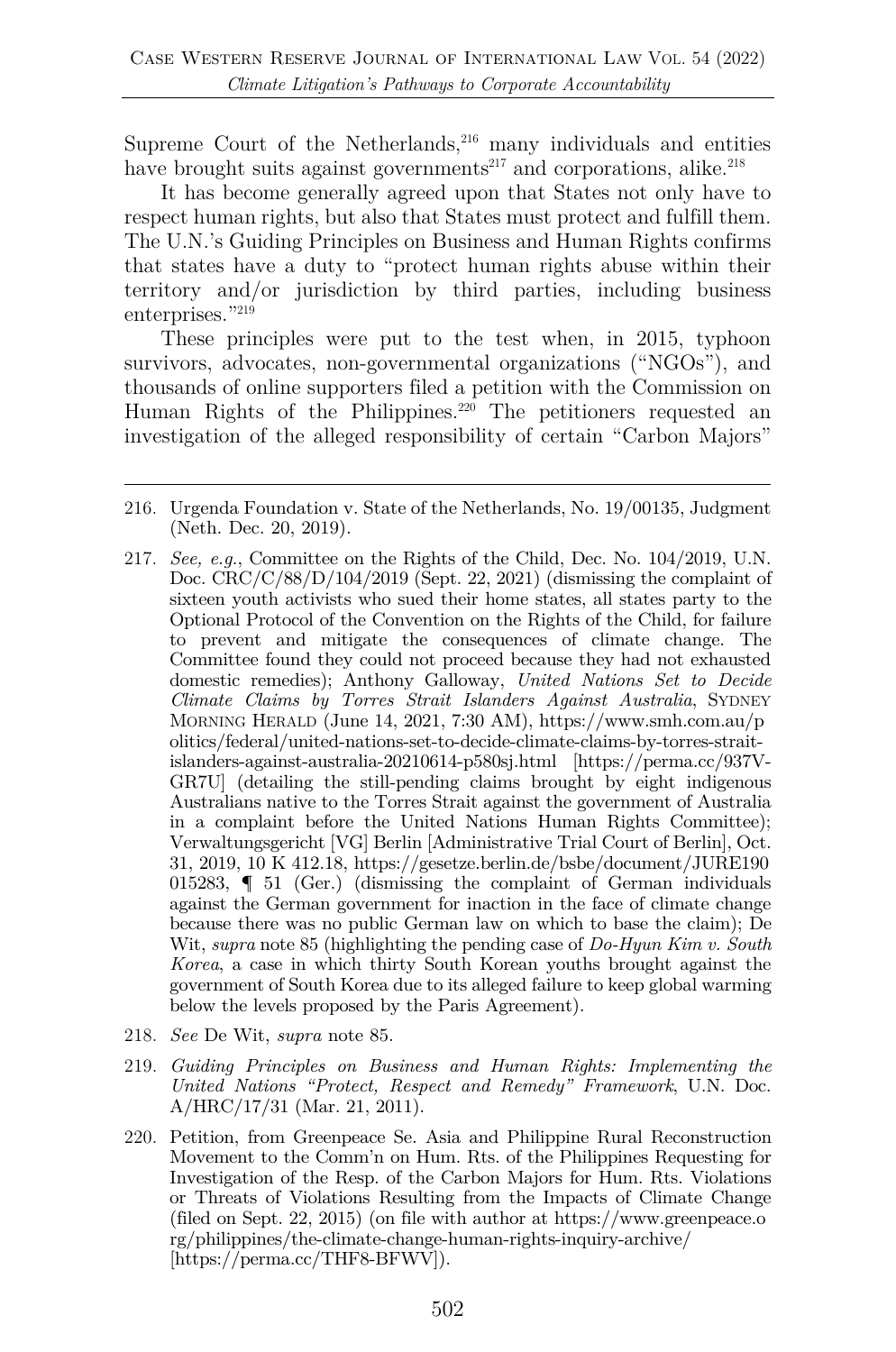for the impacts of climate change that violate human rights protected under the Philippines Constitution and various international human rights treaties.221 The respondents include investor-owned oil, natural gas, and coal producers and cement manufacturers, who are part of a group of ninety investor-owned, state-owned, or government-run entities that are the biggest producers of greenhouse gas.<sup>222</sup> The central issue in this case was "whether or not the Respondent Carbon Majors must be held accountable . . . for the human rights implications of climate change and ocean acidification."223 The petitioners were successful when, in December 2019, the Commission on Human Rights of the Philippines announced the Carbon Majors in the suit could be held liable for their role in contributing to climate change.<sup>224</sup> The Commission on Human Rights is an independent National Human Rights Institution created under the Philippine Constitution that conducts investigations on human rights violations involving political and civil rights against marginalized and vulnerable parts of the Philippine society.225 The Commission ruled that, even though legal responsibility for climate change is not found in current international human rights law, these Carbon Majors are morally obligated to respect human rights.<sup>226</sup> The basis for this ruling is laid out in the U.N. Guiding Principles on Business and Human Rights, and therefore, these companies are obligated to invest in clean energy.227

This petition is important because it is a highly replicable legal initiative.228 According to a report by Heinrich Boll Stiftung, a German non-profit organization that is part of the global green movement, the petition provides an "innovative approach to climate litigation through asserting responsibility for climate change to carbon producers, and by basing its legal claims upon human rights principles."229

- 224. Isabella Kaminski, *Carbon Majors Can Be Held Liable for Human Rights Violations, Philippines Commission Rules*, BUS. & HUM. RTS. RES. CTR. (Dec. 9, 2019), https://www.business-humanrights.org/en/latest-news/car bon-majors-can-be-held-liable-for-human-rights-violations-philippinescommission-rules/ [https://perma.cc/XV86-QHXB].
- 225. *About the Commission*, REPUBLIC OF THE PHILIPPINES: COMM'N ON HUM. RTS., http://chr.gov.ph/about-us/ [https://perma.cc/Y7RR-LN76].
- 226. De Wit, *supra* note 7.
- 227. *See generally Guiding Principles on Business and Human Rights: Implementing the United Nations "Protect, Respect and Remedy" Framework*, *supra* note 219, at 3.
- 228. BOOM ET AL., *supra* note 5, at 19.
- 229. *Id.*

<sup>221.</sup> Wendy J. Miles & Nicola K. Swan, *Climate Change and Dispute Resolution*, 11 DISP. RESOL. INT'L 117, 127 (2017).

<sup>222.</sup> *Id.*

<sup>223.</sup> Ganguly et al., *supra* note 12, at 853.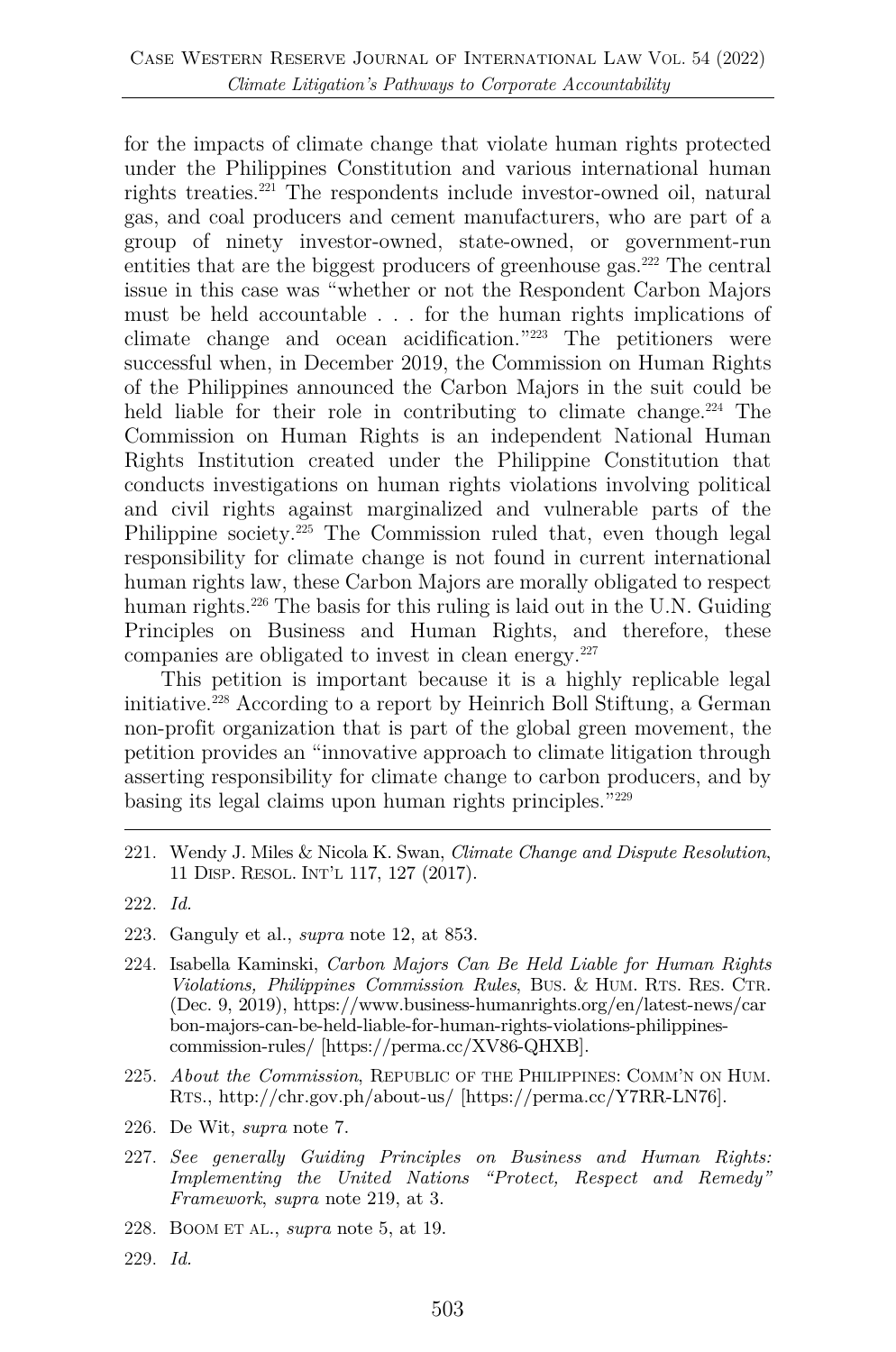Because the petition utilized international law, this raises the applicability to alternative jurisdictions as well.230 One avenue for further litigation might, therefore, arise if a jurisdiction provides for the application of international law through its constitution.231 Another avenue is if an alternative jurisdiction has a human rights body with the comparable power of investigation like the Philippines Commission.232 Human rights bodies that might be suited to hear such litigation are regional networks within the International Criminal Court ("ICC"), which includes the Network of African National Human Rights Institutions, the European Network of National Human Rights, the Asia Pacific Forum of National Human Rights Institutions, and the Network of National Institutions in the Americas.233 Similarly, those national human rights bodies are compliant with the Paris Principles. 234

Similarly, in a more recent case in May 2020, *Waratah Coal Pty.*  Ltd. v. Youth Verdict Ltd.,<sup>235</sup> was commenced in which Australian indigenous and non-indigenous young people brought a suit challenging the approval granted for Waratah Coals' Galilee Coal Project.236 The plaintiffs alleged that, because the mine is contributing to climate change, this infringes on their right to life, the protection of children, and the right to culture as protected by the Queensland Human Rights Act.237 As of August 28, 2020, the Court denied the defendant's motion to dismiss the case for lack of standing, because they were corporate entities and only individuals possess human rights.238 If this case were to succeed, it could give rise to similar cases to be brought under other State-based human rights legislation like the Charter of Human Rights Act 2006 and the Human Rights Act 2004. 239

Marking another avenue a human rights body could take, *Saul Luciano Lliuya v. RWE*<sup>240</sup> raised the issue of responsibility of large greenhouse gas emitters for climate change under the liability for

- 233. *Id.* at 18–19 (listing the regional networks within the ICC including the International Covenant on Civil and Political Rights ("ICCPR")).
- 234. *Id.* The Paris Principles provide "standards for the status and functioning of national human rights institutions."
- 235. *Waratah Coal Pty Ltd v Youth Verdict Ltd* [2020] QLC 33 (Austl.).

- 238. *Id.* ¶ 4; *see also* De Wit, *supra* note 85.
- 239. *See* De Wit, *supra* note 85.
- 240. Landgericht Essen [LG] [Regional Court] [Luciano Lliuya v. RWE AG] Dec. 15, 2016, 2-O-285/15 (2016) (Ger.).

<sup>230.</sup> *Id.*

<sup>231.</sup> *Id.*

<sup>232.</sup> *Id.*

<sup>236.</sup> *Id.* ¶ 1.

<sup>237.</sup> *Id.* ¶ 2.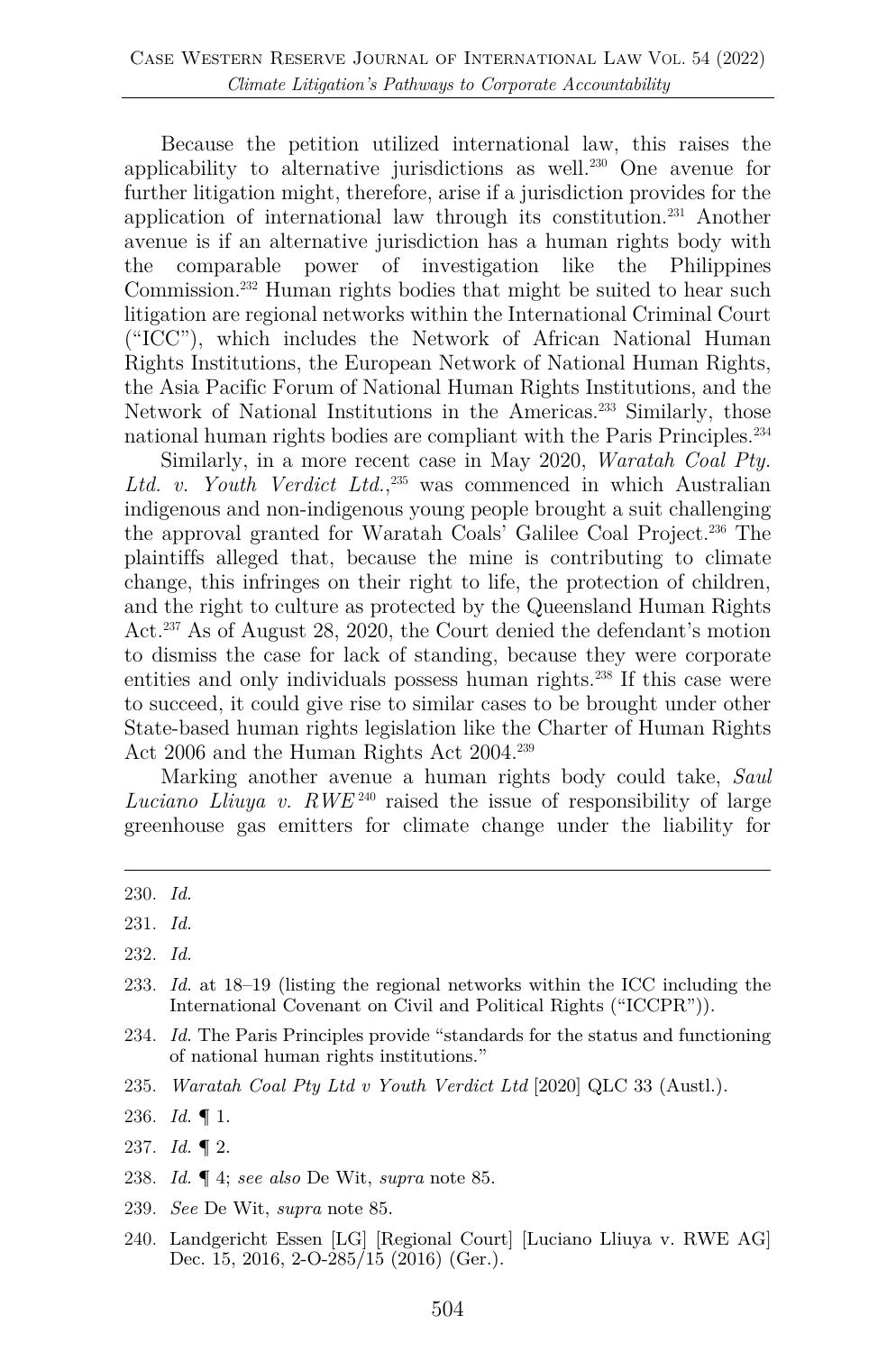nuisance caused to private property.241 In this case, a Peruvian farmer issued a letter of demand to the German utility company RWE seeking \$21,000 financial contribution related to the costs of building defenses against glacial lake flooding, landslides, likely inundation to the village, and destruction of property.<sup>242</sup> The monetary demand of  $$21,000$  was determined by calculating 0.47% of the cost of the engineering projects required to protect from the flooding caused by the carbon dioxideinduced global warming and sea level rise, which was the proportion of carbon dioxide emissions that could be traced to RWE.243 In 2018, the Hamm Court provisionally accepted the plaintiff's causation arguments subject to requests for further evidence and expert opinions.<sup>244</sup> The Court declared that "while RWE's emissions are not wholly responsible for the flood risk to Huaraz, it is enough that its emissions are partially responsible for the actual, present risk."245

Even though the damage in this case occurred outside of the borders of the country and was brought by a foreign national, this sort of case could influence other jurisdictions to follow in the German court's footsteps and act as a model for lawsuits in other countries.<sup>246</sup> These cases would allow people from developing countries around the world to seek compensation for climate damage from Carbon Majors in jurisdictions in which the corporations are domiciled.<sup>247</sup> Especially with the flourishing field of climate attribution science, it is much easier to pinpoint the amount of climate change that fossil fuel producers have contributed.248 Issues such as *forum non conveniens*, where local courts might provide a "more appropriate forum" for the matter, might still arise, though. 249

While these cases are difficult for claimants to bring due to the challenge in establishing causation, the pressure they put on corporations and the fossil fuel industry is very significant and will continue as similar cases are brought around the world.250 The new

- 244. Oberlandesgericht Hamm [OLGZ] [Higher Regional Court] [Luciano Lliuya v. RWE AG] Feb. 1, 2018 (Ger.), http://climatecasechart.com/climatechange-litigation/wp-content/uploads/sites/16/non-us-case-documents/20 18/20180207\_Case-No.-2-O-28515-Essen-Regional-Court\_order.pdf [https://perma.cc/R7ZF-LTKW].
- 245. *E.g*., Ganguly et al., *supra* note 12, at 855.
- 246. BOOM ET AL., *supra* note 5, at 23.
- 247. *Id.*
- 248. Ganguly et al., *supra* note 12, at 855.
- 249. BOOM ET AL., *supra* note 5, at 24.
- 250. Miles & Swan, *supra* note 221, at 127.

<sup>241.</sup> *Id.* at 7.

<sup>242.</sup> *Id.*

<sup>243.</sup> *Id.*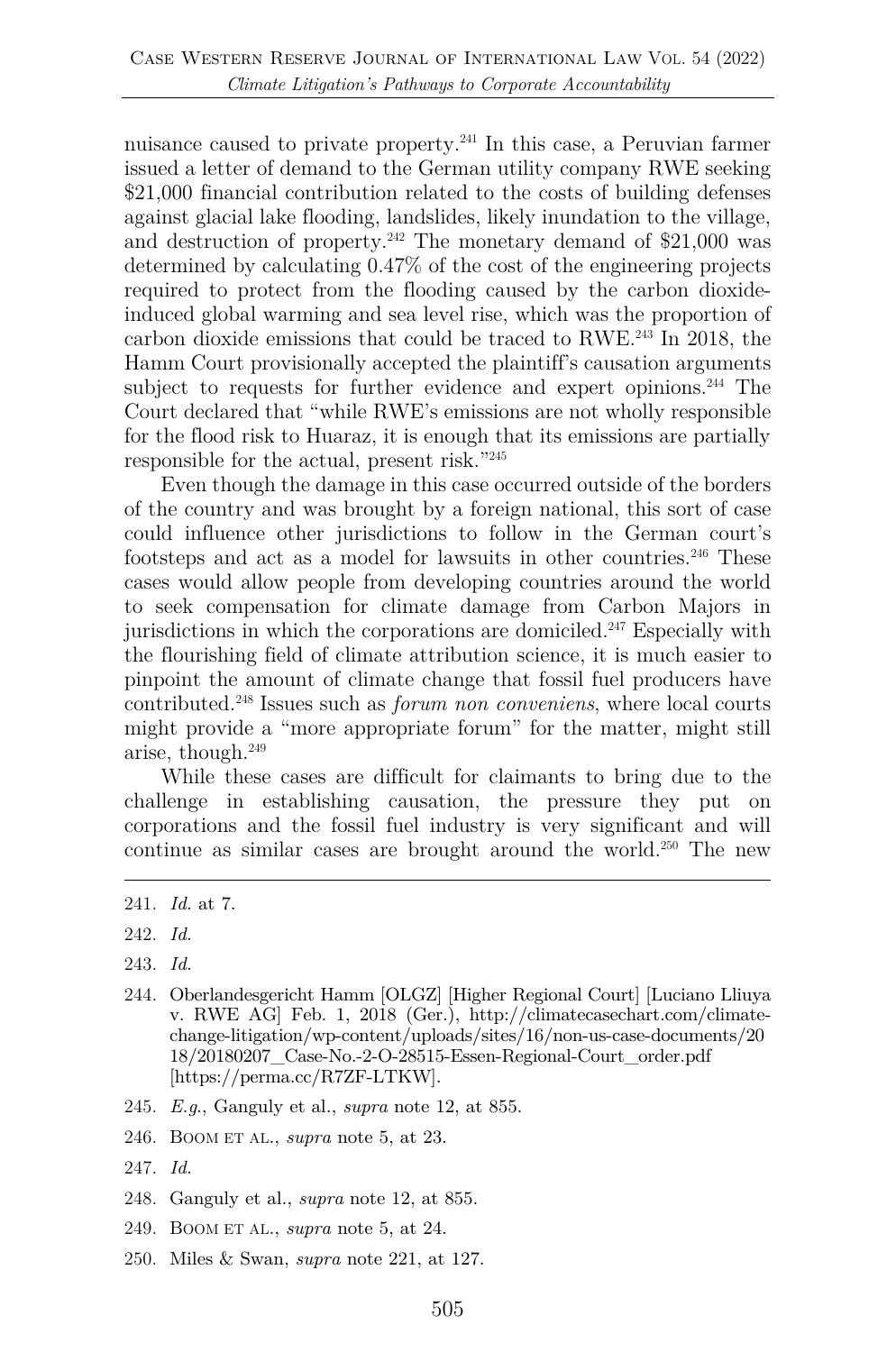developments in climate science and research have led to a plethora of new evidence that can strengthen claims of a causal link between the behavior of private companies and climate change-related harm, which alleviates that problem.251

#### IV. CONCLUSION

Many of the cases in the "second wave" of climate change litigation are still pending, but they demonstrate that there are new avenues to pursue corporate accountability that might lead to success or, at least, serve as a deterrent to the undesirable corporate behavior. As climate change worsens and as a society we move toward net-zero carbon emissions, cases like these are important to reach these goals.

Two different pathways to hold corporations accountable for the damage that they are causing to the environment have emerged. The first pathway is through cases where plaintiffs, with climate attribution science, show that climate change is foreseeable and preventable<sup>252</sup> and, therefore, both shareholder lawsuits and climate risk disclosure lawsuits can be brought to bar. In these cases, plaintiffs, which include shareholders and regulatory bodies, are suing corporations where the corporation is perceived to have failed to take meaningful climate change action or it misrepresented its actions.253 Similar to litigation against Big Tobacco, consumers are seeking accountability because fossil fuel companies are aware of the damage they are causing but are not disclosing this knowledge to their consumers.

The second pathway is through cases where plaintiffs, also with the assistance of attribution science, are bringing cases stemming from human rights violations. These cases are facing the same obstacles as other climate litigation in establishing causation and answering the question of whether courts are the appropriate forum to address the human rights effects of climate change.<sup>254</sup> However, these cases continue to apply pressure to corporations and the fossil fuel industry, which will continue to grow as more comparable cases are brought in the future.<sup>255</sup>

These two pathways of climate litigation and the ever-developing field of climate attribution science suggest that there will be corporate accountability for climate change in the future. Despite the present obstacles this litigation is facing, the growing number of cases and the increasing amount of dialogue between individuals, governments, and organizations around the world, who are working to solve this issue,

- 251. Ganguly et al., *supra* note 12, at 850.
- 252. De Wit et al., *supra* note 7.
- 253. De Wit, *supra* note 85; Ganguly et al., *supra* note 12, at 845.
- 254. De Wit, *supra* note 7.
- 255. Miles & Swan, *supra* note 221, at 127.